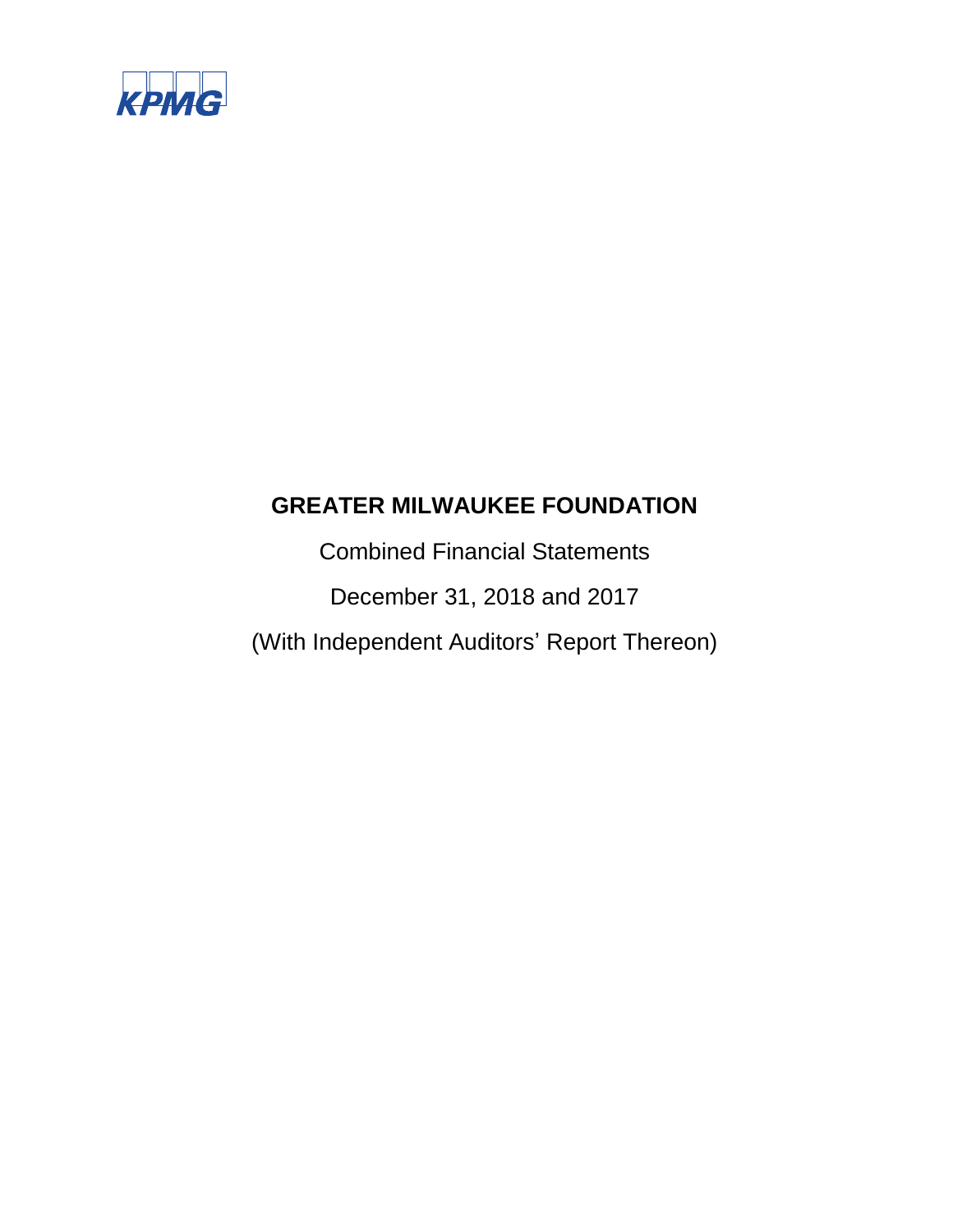# **Table of Contents**

|                                                  | Page |
|--------------------------------------------------|------|
| Independent Auditors' Report                     | 1    |
| <b>Combined Statements of Financial Position</b> | 3    |
| <b>Combined Statements of Activities</b>         | 4    |
| <b>Combined Statements of Cash Flows</b>         | 5    |
| Notes to Combined Financial Statements           | 6    |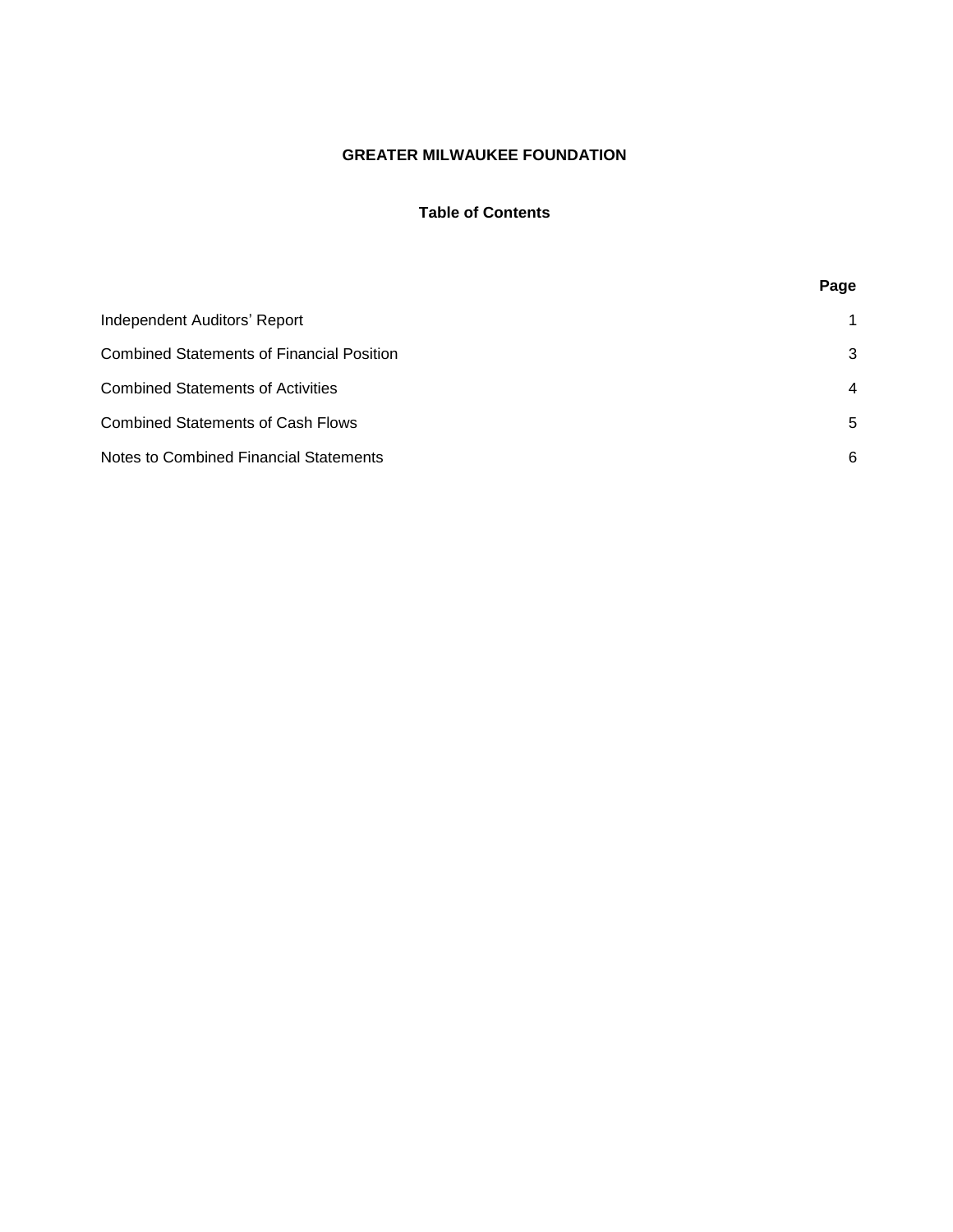

KPMG LLP Suite 1050 833 East Michigan Street Milwaukee, WI 53202-5337

## **Independent Auditors' Report**

Greater Milwaukee Foundation Board of Directors:

We have audited the accompanying combined financial statements of Greater Milwaukee Foundation, which comprise the combined statements of financial position as of December 31, 2018 and 2017, and the related combined statements of activities, and cash flows for the years then ended, and the related notes to the combined financial statements.

#### *Management's Responsibility for the Combined Financial Statements*

Management is responsible for the preparation and fair presentation of these combined financial statements in accordance with U.S. generally accepted accounting principles; this includes the design, implementation, and maintenance of internal control relevant to the preparation and fair presentation of combined financial statements that are free from material misstatement, whether due to fraud or error.

# *Auditors' Responsibility*

Our responsibility is to express an opinion on these combined financial statements based on our audits. We conducted our audits in accordance with auditing standards generally accepted in the United States of America. Those standards require that we plan and perform the audit to obtain reasonable assurance about whether the combined financial statements are free from material misstatement.

An audit involves performing procedures to obtain audit evidence about the amounts and disclosures in the combined financial statements. The procedures selected depend on the auditors' judgment, including the assessment of the risks of material misstatement of the combined financial statements, whether due to fraud or error. In making those risk assessments, the auditor considers internal control relevant to the entity's preparation and fair presentation of the combined financial statements in order to design audit procedures that are appropriate in the circumstances, but not for the purpose of expressing an opinion on the effectiveness of the entity's internal control. Accordingly, we express no such opinion. An audit also includes evaluating the appropriateness of accounting policies used and the reasonableness of significant accounting estimates made by management, as well as evaluating the overall presentation of the combined financial statements.

We believe that the audit evidence we have obtained is sufficient and appropriate to provide a basis for our audit opinion.

#### *Opinion*

In our opinion, the combined financial statements referred to above present fairly, in all material respects, the financial position of Greater Milwaukee Foundation as of December 31, 2018 and 2017, and the changes in its combined net assets and its cash flows for the years then ended, in accordance with U.S. generally accepted accounting principles.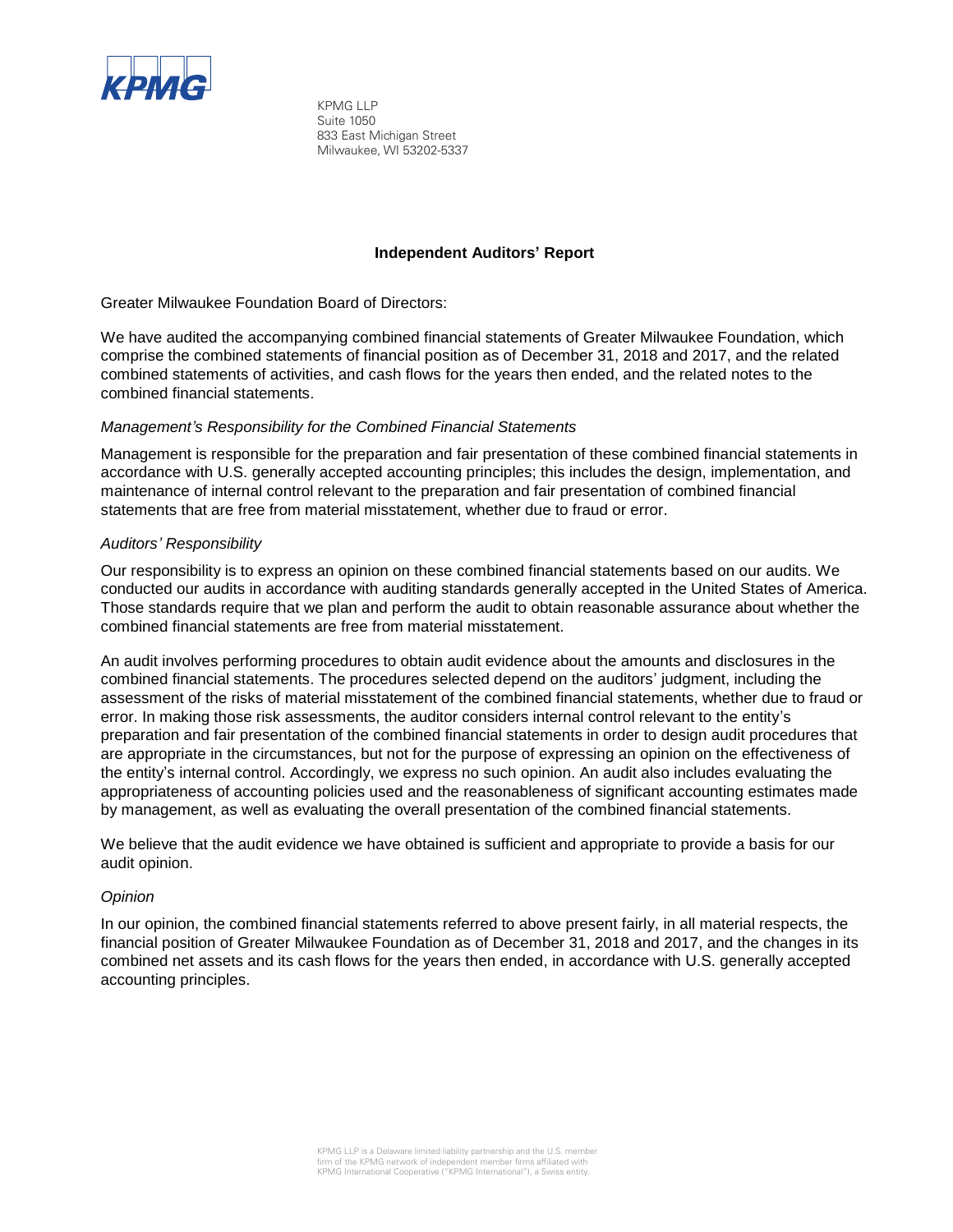

*Emphasis of Matter* 

As discussed in note 1(o) to the combined financial statements, in 2018, Greater Milwaukee Foundation adopted new accounting guidance in Accounting Standards Update 2016-14, *Presentation of Financial Statements of Not-for-Profit Entities* (Topic 958). Our opinion is not modified with respect to this matter.



Milwaukee, Wisconsin August 27, 2019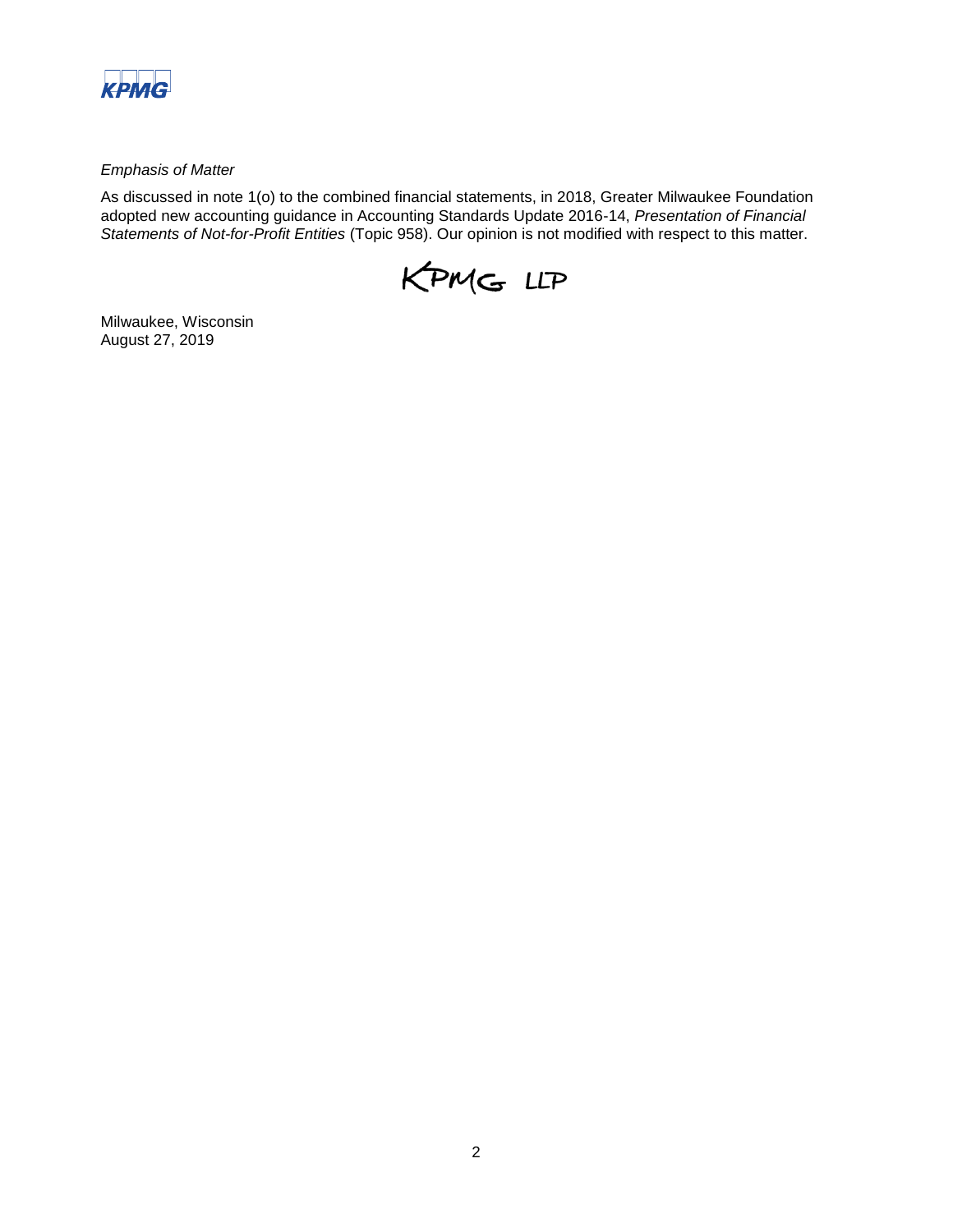Combined Statements of Financial Position

December 31, 2018 and 2017

| \$<br>31,708,886<br>Cash and cash equivalents<br>40,994,929<br>Accounts receivable, prepaid expenses, and accrued investment<br>513,760<br>458,471<br>income<br>782,308,308<br>Investments, at fair value<br>829,691,805<br>220,974<br>447,646<br>Loans receivable<br>870,712<br>Program-related investments<br>Interest in net assets of unconsolidated foundation<br>4,021,762<br>40,891,050<br>Beneficial interest in charitable trusts<br>3,758,931<br>4,304,825<br>287,682<br>230,621<br>Property, furniture, and equipment, net<br><b>Total assets</b><br>\$<br>823,691,015<br>917,019,347<br><b>Liabilities and Net Assets</b><br>Liabilities:<br>\$<br>859,491<br>Accrued expenses<br>838,496<br>Grants payable<br>19,504,966<br>26,590,832<br>Liability for pooled income funds<br>61,826<br>66,588<br>Agency endowment funds<br>47,536,950<br>50,689,890<br><b>Total liabilities</b><br>67,942,238<br>78,206,801<br>Net assets without donor restrictions:<br>Undesignated funds<br>81,806,086<br>91,464,059<br>Field of interest funds<br>179,421,916<br>199,238,933<br>189,623,582<br>199,031,590<br>Donor-designated funds<br>Donor-advised funds<br>294,087,719<br>300,896,825<br>Total net assets without donor restrictions<br>744,939,303<br>790,631,407<br>Net assets with donor restrictions<br>10,809,474<br>48, 181, 139<br>Total net assets<br>755,748,777<br>838,812,546<br>Total liabilities and net assets<br>\$<br>823,691,015<br>917,019,347 | <b>Assets</b> | 2018 | 2017 |
|-------------------------------------------------------------------------------------------------------------------------------------------------------------------------------------------------------------------------------------------------------------------------------------------------------------------------------------------------------------------------------------------------------------------------------------------------------------------------------------------------------------------------------------------------------------------------------------------------------------------------------------------------------------------------------------------------------------------------------------------------------------------------------------------------------------------------------------------------------------------------------------------------------------------------------------------------------------------------------------------------------------------------------------------------------------------------------------------------------------------------------------------------------------------------------------------------------------------------------------------------------------------------------------------------------------------------------------------------------------------------------------------------------------------------------------------------------------------------|---------------|------|------|
|                                                                                                                                                                                                                                                                                                                                                                                                                                                                                                                                                                                                                                                                                                                                                                                                                                                                                                                                                                                                                                                                                                                                                                                                                                                                                                                                                                                                                                                                         |               |      |      |
|                                                                                                                                                                                                                                                                                                                                                                                                                                                                                                                                                                                                                                                                                                                                                                                                                                                                                                                                                                                                                                                                                                                                                                                                                                                                                                                                                                                                                                                                         |               |      |      |
|                                                                                                                                                                                                                                                                                                                                                                                                                                                                                                                                                                                                                                                                                                                                                                                                                                                                                                                                                                                                                                                                                                                                                                                                                                                                                                                                                                                                                                                                         |               |      |      |
|                                                                                                                                                                                                                                                                                                                                                                                                                                                                                                                                                                                                                                                                                                                                                                                                                                                                                                                                                                                                                                                                                                                                                                                                                                                                                                                                                                                                                                                                         |               |      |      |
|                                                                                                                                                                                                                                                                                                                                                                                                                                                                                                                                                                                                                                                                                                                                                                                                                                                                                                                                                                                                                                                                                                                                                                                                                                                                                                                                                                                                                                                                         |               |      |      |
|                                                                                                                                                                                                                                                                                                                                                                                                                                                                                                                                                                                                                                                                                                                                                                                                                                                                                                                                                                                                                                                                                                                                                                                                                                                                                                                                                                                                                                                                         |               |      |      |
|                                                                                                                                                                                                                                                                                                                                                                                                                                                                                                                                                                                                                                                                                                                                                                                                                                                                                                                                                                                                                                                                                                                                                                                                                                                                                                                                                                                                                                                                         |               |      |      |
|                                                                                                                                                                                                                                                                                                                                                                                                                                                                                                                                                                                                                                                                                                                                                                                                                                                                                                                                                                                                                                                                                                                                                                                                                                                                                                                                                                                                                                                                         |               |      |      |
|                                                                                                                                                                                                                                                                                                                                                                                                                                                                                                                                                                                                                                                                                                                                                                                                                                                                                                                                                                                                                                                                                                                                                                                                                                                                                                                                                                                                                                                                         |               |      |      |
|                                                                                                                                                                                                                                                                                                                                                                                                                                                                                                                                                                                                                                                                                                                                                                                                                                                                                                                                                                                                                                                                                                                                                                                                                                                                                                                                                                                                                                                                         |               |      |      |
|                                                                                                                                                                                                                                                                                                                                                                                                                                                                                                                                                                                                                                                                                                                                                                                                                                                                                                                                                                                                                                                                                                                                                                                                                                                                                                                                                                                                                                                                         |               |      |      |
|                                                                                                                                                                                                                                                                                                                                                                                                                                                                                                                                                                                                                                                                                                                                                                                                                                                                                                                                                                                                                                                                                                                                                                                                                                                                                                                                                                                                                                                                         |               |      |      |
|                                                                                                                                                                                                                                                                                                                                                                                                                                                                                                                                                                                                                                                                                                                                                                                                                                                                                                                                                                                                                                                                                                                                                                                                                                                                                                                                                                                                                                                                         |               |      |      |
|                                                                                                                                                                                                                                                                                                                                                                                                                                                                                                                                                                                                                                                                                                                                                                                                                                                                                                                                                                                                                                                                                                                                                                                                                                                                                                                                                                                                                                                                         |               |      |      |
|                                                                                                                                                                                                                                                                                                                                                                                                                                                                                                                                                                                                                                                                                                                                                                                                                                                                                                                                                                                                                                                                                                                                                                                                                                                                                                                                                                                                                                                                         |               |      |      |
|                                                                                                                                                                                                                                                                                                                                                                                                                                                                                                                                                                                                                                                                                                                                                                                                                                                                                                                                                                                                                                                                                                                                                                                                                                                                                                                                                                                                                                                                         |               |      |      |
|                                                                                                                                                                                                                                                                                                                                                                                                                                                                                                                                                                                                                                                                                                                                                                                                                                                                                                                                                                                                                                                                                                                                                                                                                                                                                                                                                                                                                                                                         |               |      |      |
|                                                                                                                                                                                                                                                                                                                                                                                                                                                                                                                                                                                                                                                                                                                                                                                                                                                                                                                                                                                                                                                                                                                                                                                                                                                                                                                                                                                                                                                                         |               |      |      |
|                                                                                                                                                                                                                                                                                                                                                                                                                                                                                                                                                                                                                                                                                                                                                                                                                                                                                                                                                                                                                                                                                                                                                                                                                                                                                                                                                                                                                                                                         |               |      |      |
|                                                                                                                                                                                                                                                                                                                                                                                                                                                                                                                                                                                                                                                                                                                                                                                                                                                                                                                                                                                                                                                                                                                                                                                                                                                                                                                                                                                                                                                                         |               |      |      |
|                                                                                                                                                                                                                                                                                                                                                                                                                                                                                                                                                                                                                                                                                                                                                                                                                                                                                                                                                                                                                                                                                                                                                                                                                                                                                                                                                                                                                                                                         |               |      |      |
|                                                                                                                                                                                                                                                                                                                                                                                                                                                                                                                                                                                                                                                                                                                                                                                                                                                                                                                                                                                                                                                                                                                                                                                                                                                                                                                                                                                                                                                                         |               |      |      |
|                                                                                                                                                                                                                                                                                                                                                                                                                                                                                                                                                                                                                                                                                                                                                                                                                                                                                                                                                                                                                                                                                                                                                                                                                                                                                                                                                                                                                                                                         |               |      |      |
|                                                                                                                                                                                                                                                                                                                                                                                                                                                                                                                                                                                                                                                                                                                                                                                                                                                                                                                                                                                                                                                                                                                                                                                                                                                                                                                                                                                                                                                                         |               |      |      |
|                                                                                                                                                                                                                                                                                                                                                                                                                                                                                                                                                                                                                                                                                                                                                                                                                                                                                                                                                                                                                                                                                                                                                                                                                                                                                                                                                                                                                                                                         |               |      |      |
|                                                                                                                                                                                                                                                                                                                                                                                                                                                                                                                                                                                                                                                                                                                                                                                                                                                                                                                                                                                                                                                                                                                                                                                                                                                                                                                                                                                                                                                                         |               |      |      |

See accompanying notes to combined financial statements.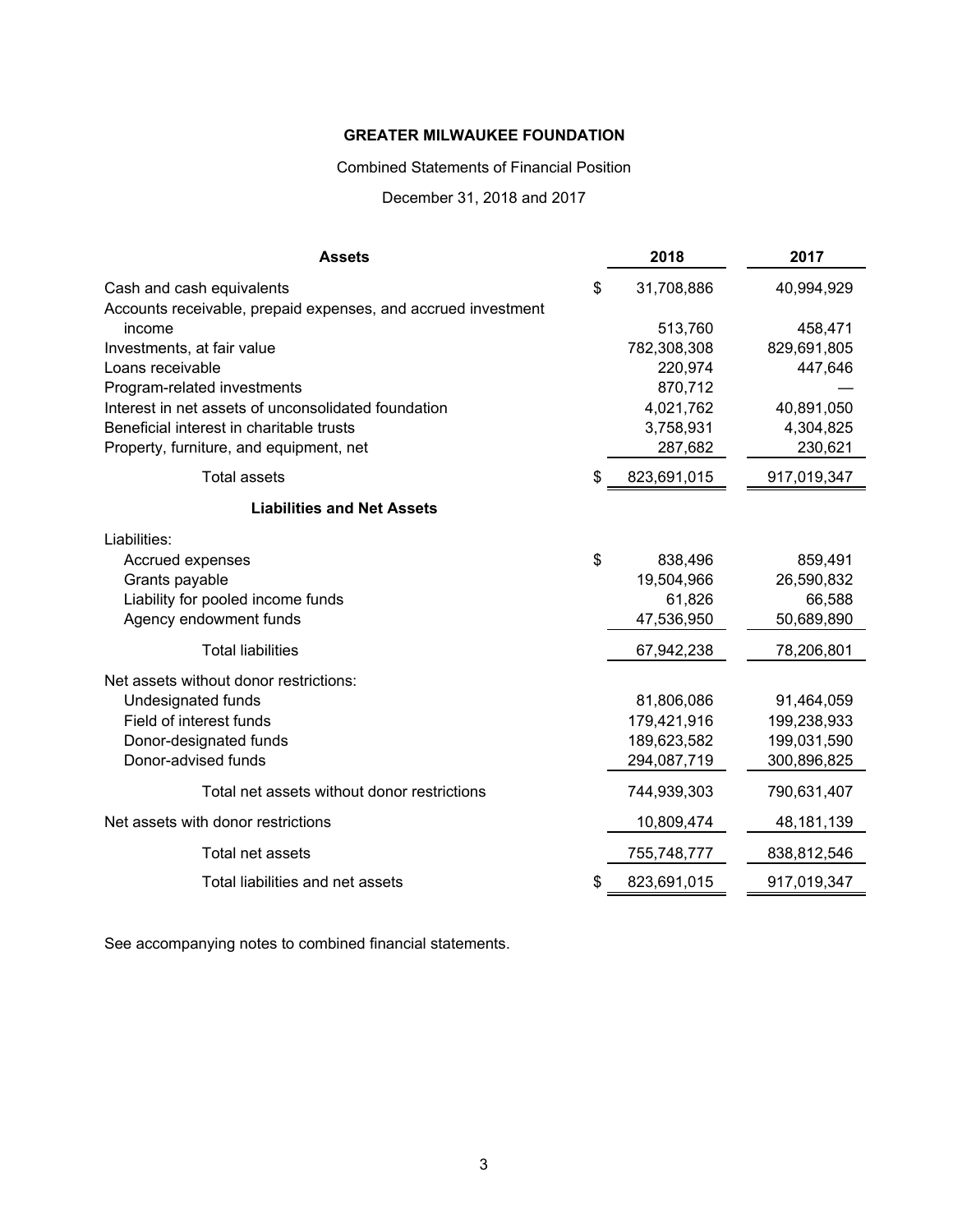Combined Statements of Activities

Years ended December 31, 2018 and 2017

|                                                    | 2018                 |                   |                | 2017                 |                   |              |
|----------------------------------------------------|----------------------|-------------------|----------------|----------------------|-------------------|--------------|
|                                                    | <b>Without donor</b> | <b>With donor</b> |                | <b>Without donor</b> | <b>With donor</b> |              |
|                                                    | restrictions         | restrictions      | Total          | restrictions         | restrictions      | <b>Total</b> |
| Revenue, gains, and losses:                        |                      |                   |                |                      |                   |              |
| Contributions                                      | 44,862,320           | 19,691            | 44,882,011     | 40,566,729           | 30,135            | 40,596,864   |
| Interest and dividend income                       | 13,184,653           | 37,353            | 13,222,006     | 10,963,200           | 80,098            | 11,043,298   |
| Realized net gains on investments                  | 38,548,273           | 16,898            | 38,565,171     | 22,754,718           | 14,806            | 22,769,524   |
| Unrealized net (losses) gains on investments       | (91, 307, 448)       | (21, 505)         | (91, 328, 953) | 84,575,256           | (3,046)           | 84,572,210   |
| Administrative fee on agency endowment funds       | 449,529              |                   | 449,529        | 371,325              |                   | 371,325      |
| Change in interest in net assets of unconsolidated |                      |                   |                |                      |                   |              |
| foundation                                         |                      | 363,777           | 363,777        |                      | 1,627,790         | 1,627,790    |
| Change in actuarial valuation of split-interest    |                      |                   |                |                      |                   |              |
| agreements                                         |                      | (408, 317)        | (408, 317)     |                      | 684,444           | 684,444      |
| Total revenue, gains, and losses                   | 5,737,327            | 7,897             | 5,745,224      | 159,231,228          | 2,434,227         | 161,665,455  |
| Grants and expenses:                               |                      |                   |                |                      |                   |              |
| Grants approved for charitable purposes            | 77,814,605           |                   | 77,814,605     | 93,151,899           |                   | 93,151,899   |
| Program-related expenses                           | 2,433,059            |                   | 2,433,059      | 2,445,978            |                   | 2,445,978    |
| Supporting services:                               |                      |                   |                |                      |                   |              |
| Custodial and investment management fees           | 1,639,181            |                   | 1,639,181      | 1,555,282            |                   | 1,555,282    |
| Administrative expenses, net                       | 6,922,148            |                   | 6,922,148      | 6,628,351            |                   | 6,628,351    |
| Total grants and expenses                          | 88,808,993           |                   | 88,808,993     | 103,781,510          |                   | 103,781,510  |
| Net assets released from restrictions              | 37,379,562           | (37, 379, 562)    |                | 46,217,955           | (46, 217, 955)    |              |
| (Decrease) increase in net assets                  | (45,692,104)         | (37, 371, 665)    | (83,063,769)   | 101,667,673          | (43, 783, 728)    | 57,883,945   |
| Net assets, beginning of year                      | 790,631,407          | 48, 181, 139      | 838,812,546    | 688,963,734          | 91,964,867        | 780,928,601  |
| Net assets, end of year                            | 744,939,303          | 10,809,474        | 755,748,777    | 790,631,407          | 48,181,139        | 838,812,546  |

See accompanying notes to combined financial statements.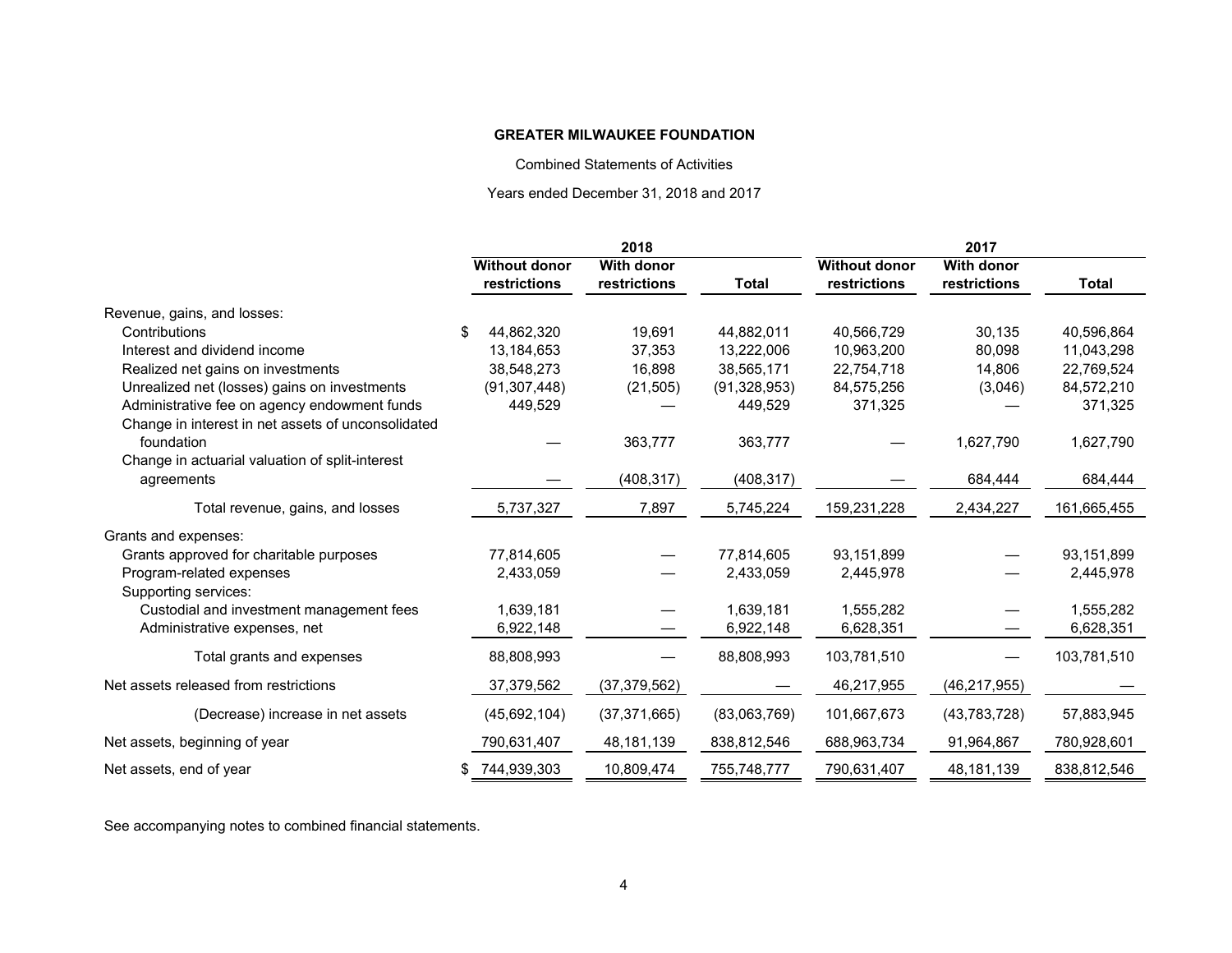Combined Statements of Cash Flows

Years ended December 31, 2018 and 2017

|                                                              | 2018            | 2017           |
|--------------------------------------------------------------|-----------------|----------------|
| Cash flows from operating activities:                        |                 |                |
| Change in net assets<br>\$                                   | (83,063,769)    | 57,883,945     |
| Adjustments to reconcile change in net assets to net cash    |                 |                |
| (used in) provided by operating activities:                  |                 |                |
| Depreciation                                                 | 109,497         | 100,959        |
| Realized net gains on investments                            | (38, 565, 171)  | (22, 769, 524) |
| Unrealized net losses (gains) on investments                 | 91,328,953      | (84, 572, 210) |
| Change in actuarial valuation of split-interest agreements   | 408,317         | (684, 444)     |
| Changes in assets and liabilities:                           |                 |                |
| Increase in accounts receivable, prepaid expenses, and       |                 |                |
| accrued investment income                                    | (55, 289)       | (3, 347)       |
| Decrease in net assets of unconsolidated foundation          | 36,869,288      | 43,531,697     |
| Decrease in accrued expenses                                 | (20, 995)       | (193, 074)     |
| (Decrease) increase in grants payable                        | (7,085,866)     | 6,260,417      |
| (Decrease) increase in agency endowment funds                | (3, 152, 940)   | 9,907,018      |
| Net change in other assets and liabilities                   | (480)           | 28,391         |
| Net cash (used in) provided by operating activities          | (3,228,455)     | 9,489,828      |
| Cash flows from investing activities:                        |                 |                |
| Proceeds from sale of investments                            | 200,449,756     | 171,612,430    |
| Purchase of investments                                      | (205, 830, 041) | (197,002,578)  |
| Purchase of property, furniture, and equipment               | (166, 558)      | (46, 959)      |
| Issuance of loans receivable and program-related investments | (658, 212)      | (212,500)      |
| Proceeds from repayment of loans receivable                  | 14,172          | 24,645         |
| Net cash used in investing activities                        | (6, 190, 883)   | (25, 624, 962) |
| Cash flows from financing activities:                        |                 |                |
| Payments from charitable trusts                              | 134,934         | 683,532        |
| Payments from pooled income funds                            |                 | (26, 492)      |
| Payments to pooled income participants                       | (1,639)         | (2,930)        |
| Net cash provided by financing activities                    | 133,295         | 654,110        |
| Net decrease in cash and cash equivalents                    | (9, 286, 043)   | (15, 481, 024) |
| Cash and cash equivalents at beginning of year               | 40,994,929      | 56,475,953     |
| Cash and cash equivalents at end of year<br>\$               | 31,708,886      | 40,994,929     |

See accompanying notes to combined financial statements.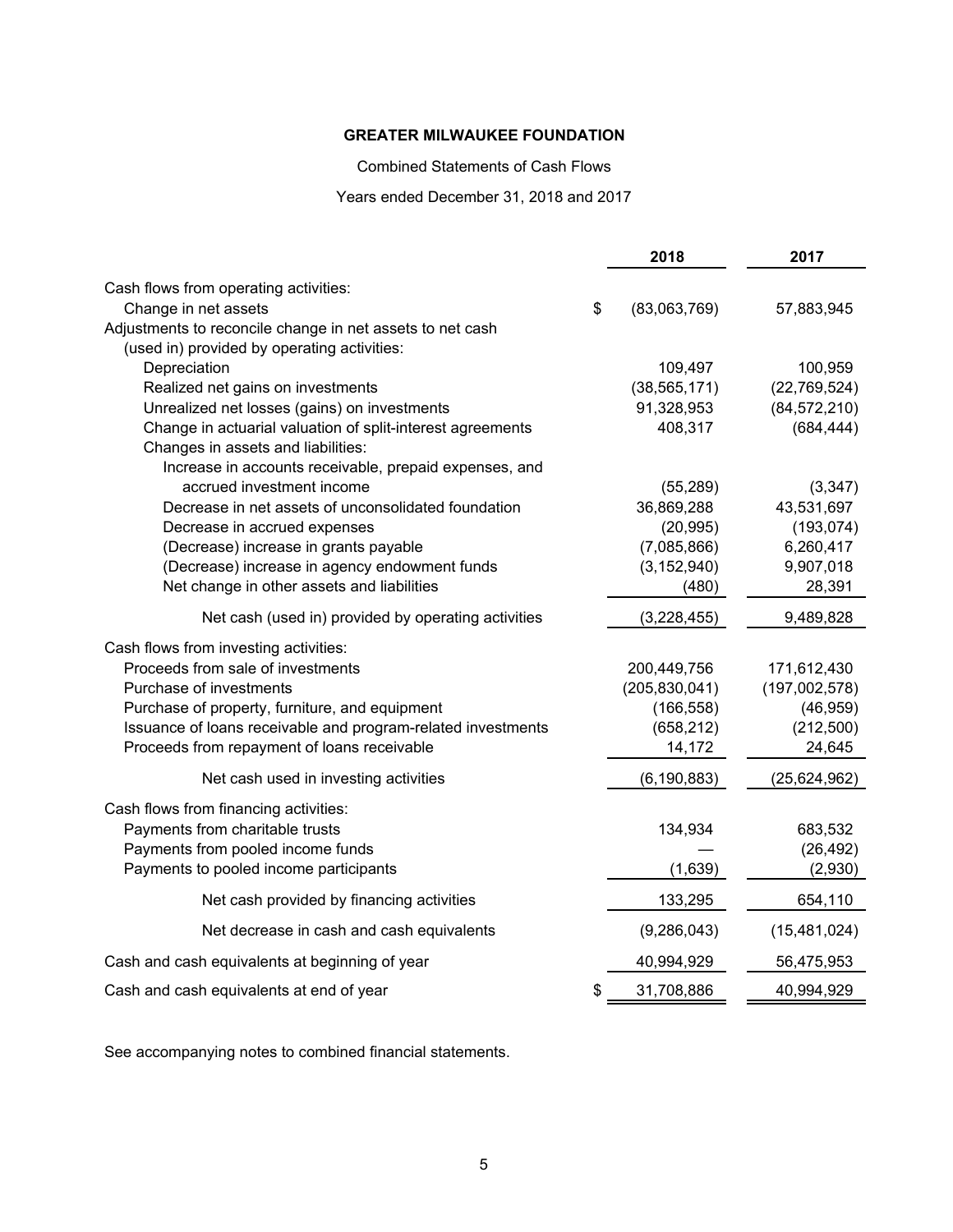Notes to Combined Financial Statements December 31, 2018 and 2017

## **(1) Summary of Significant Accounting Policies**

#### *(a) Basis of Presentation*

The combined financial statements include the accounts of the Greater Milwaukee Foundation Trust (a community trust), the Greater Milwaukee Foundation, Inc. (a charitable corporation), and the following supporting organizations, collectively described hereafter as "the Foundation:"

- Greater Cedarburg Foundation, Inc.
- Greater Milwaukee Foundation Holdings, Inc.
- Hepburn "Bootstrap" Foundation, Inc.
- Honkamp Family Foundation
- Oconomowoc Area Foundation, Inc.
- Strattec Foundation, Inc.
- West Bend Community Foundation, Inc.

Common management by the Greater Milwaukee Foundation Board is the basis for combination of the above-listed organizations. The combined financial statements of the Foundation have been prepared on the accrual basis of accounting in accordance with U.S. generally accepted accounting principles. The statements reflect the combined assets and financial activity of various trusts and funds administered by the Foundation. Interfund transactions and balances have been eliminated.

Net assets and revenue, expenses, gains, and losses are classified based upon the existence or absence of donor-imposed restrictions. Although most contributions to the Foundation include donor-imposed restrictions, the variance power established in the amended Declaration of Trust and the Corporate By-Laws for Greater Milwaukee Foundation Trust and Greater Milwaukee Foundation, Inc., respectively, gives the Foundation unilateral variance power to alter the restriction on any donation without the donor's approval. The provisions regarding variance power have been included in the Foundation's governing instruments since it was established in 1915. This variance power applies to all of the funds created within the Foundation. In addition, the total return spending policy adopted by the Foundation allows the Foundation to supplement income with distributions from the original corpus of gifts, if necessary, to maintain distribution levels authorized by the Foundation's board. Accordingly, net assets of the Foundation and changes therein are classified as net assets without donor restrictions for financial reporting purposes except for those assets that have time restrictions, which will delay receipt of funds into the Foundation. Assets with time restrictions are recorded as net assets with donor restrictions. Expirations of donor-imposed restrictions on net assets are reported as reclassifications between the applicable classes of net assets. Net assets are released from donor restrictions by the occurrence of the passage of time or other events specified by the donors.

Notwithstanding the net assets without donor restrictions classification, the Foundation consistently follows the practice of respecting donors' grant-making preferences, as stated in their wills or gift agreements, when they establish a fund with the Foundation.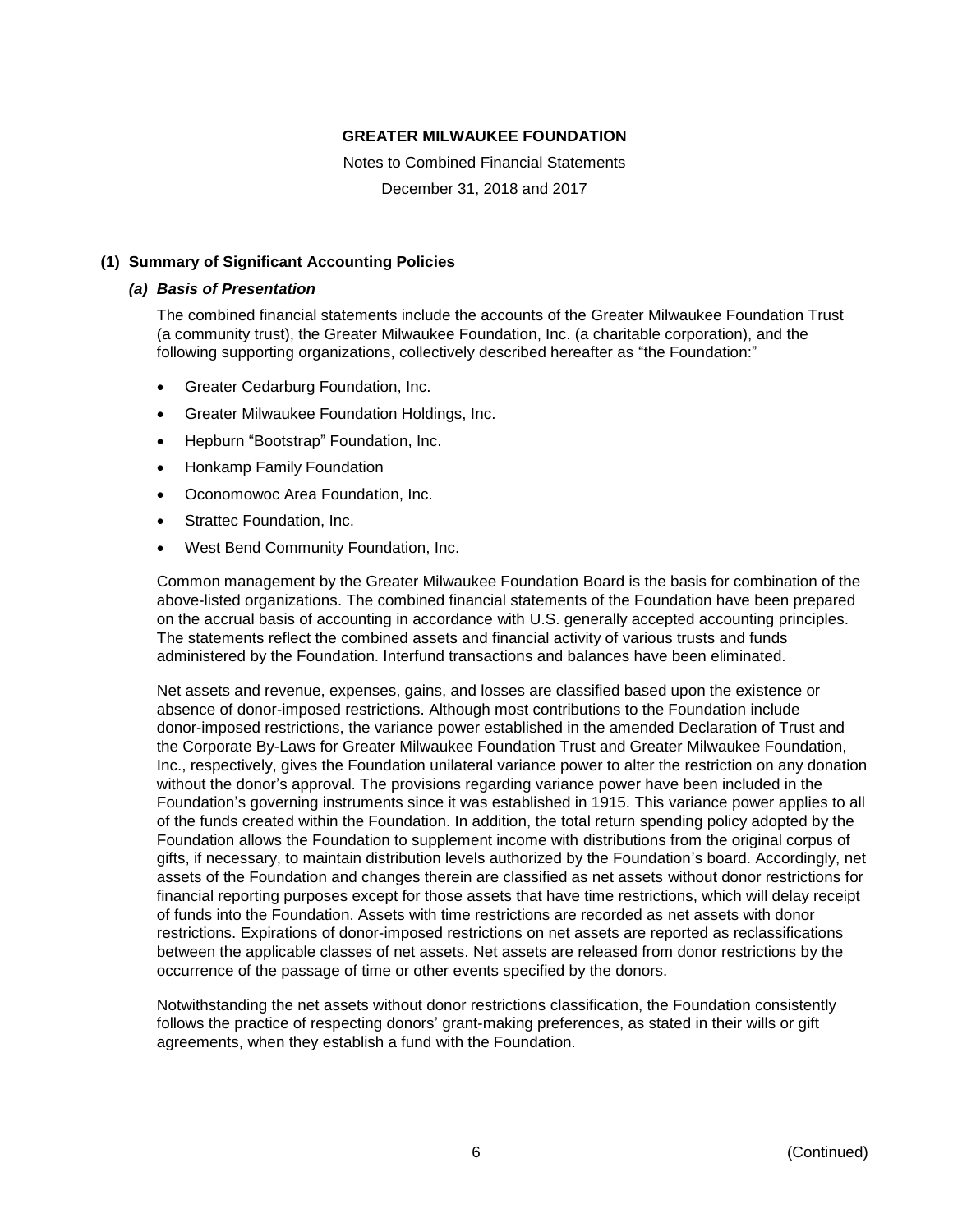Notes to Combined Financial Statements

December 31, 2018 and 2017

The Foundation's component funds, which have been combined for presentation purposes, are of various types reflecting the purposes of the donors who have contributed to them and are described as follows:

#### *(i) Undesignated Funds*

Undesignated funds are those without donor restrictions over which the board has full discretion in making distributions for charitable purposes to meet community needs.

*(ii) Field of Interest Funds*

Field of interest funds are funds without donor restrictions used at the board's discretion to meet a general field of charitable need specified by the donor.

*(iii) Donor-Designated Funds*

Donor-designated funds are funds where the donor has designated an agency or institution for which support will be provided and are classified as without donor restrictions by virtue of the variance power of the Foundation board.

*(iv) Donor-Advised Funds*

Donor-advised funds are funds without donor restrictions for which the donor has reserved the right to make nonbinding distribution recommendations to the board.

*(v) Net Assets with Donor Restrictions*

Foundation assets which will not be available for Foundation use until a specific time restriction expires or an event occurs such as the maturation of a remainder trust interest or life insurance policy.

#### *(b) Use of Estimates*

The preparation of combined financial statements in conformity with U.S. generally accepted accounting principles requires management to make estimates and assumptions that affect the reported amounts of assets and liabilities and disclosure of contingent assets and liabilities at the date of the combined financial statements and the reported amounts of revenue and gains and expenses and losses during the reporting period. Actual results could differ from those estimates. Significant estimates include the estimated fair value of certain investment securities that are not traded on national security exchanges, the estimated beneficial interests in charitable trusts, and the estimated liability for pooled income funds.

#### *(c) Cash Equivalents*

Cash equivalents are valued at cost, which approximates market. For purposes of the combined statements of cash flows, the Foundation considers all highly liquid debt instruments with original maturities of three months or less to be cash equivalents.

#### *(d) Investment Securities*

The investment portfolio is held and managed by various financial institutions. Investment transactions are recorded on the trade date. Realized gains and losses on the sale of investments are calculated on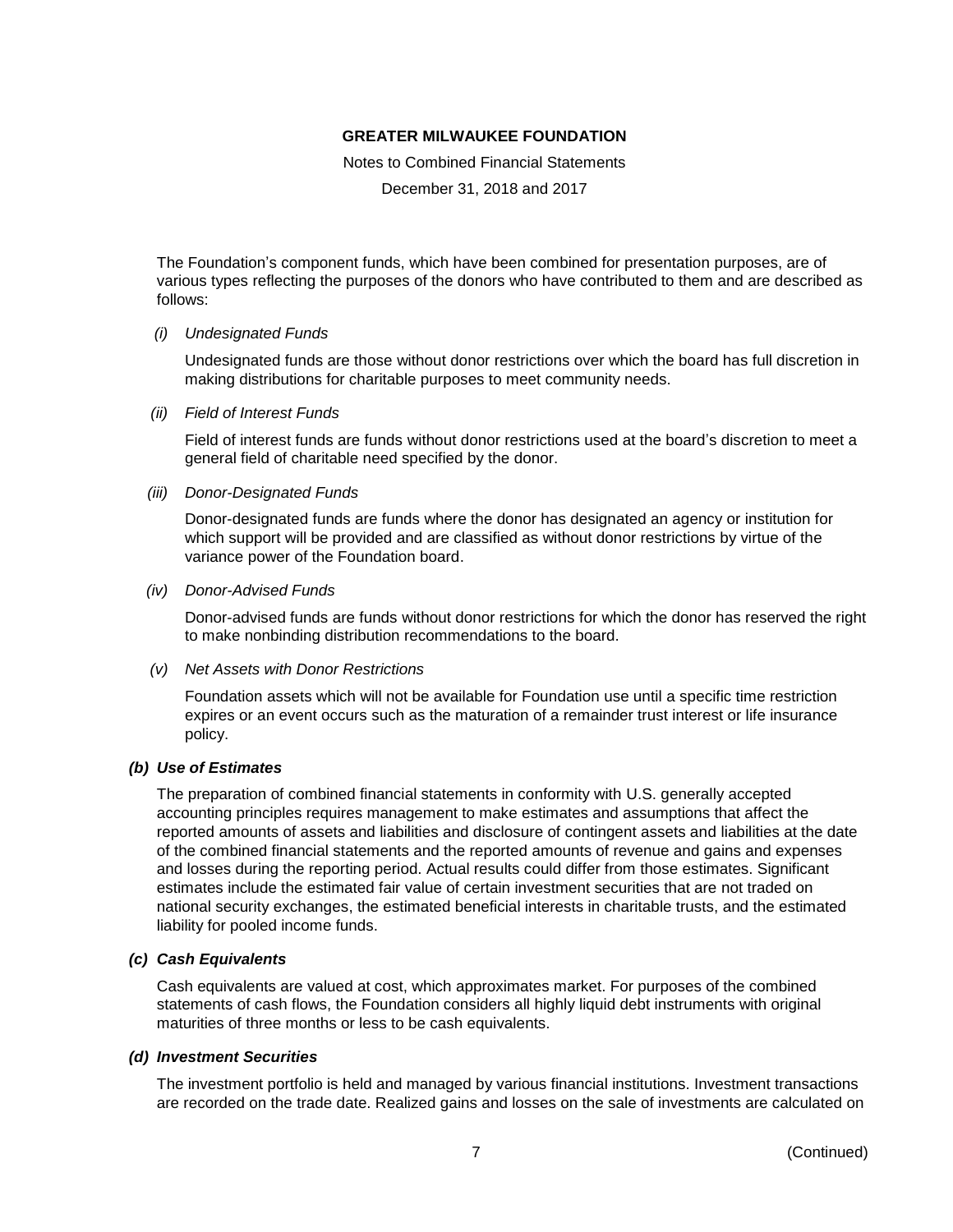Notes to Combined Financial Statements

December 31, 2018 and 2017

the basis of specific identification of the securities sold. Investments are valued at quoted market value, except for life insurance policies, closely held stock, and certain alternative investments. Life insurance policies are valued at the cash surrender value of the underlying policies. Closely held stocks and stocks not traded on national security exchanges, are valued at independently appraised values in the absence of readily ascertainable market values. Certain alternative investments are valued at the Foundation's interest in the equity of the investee based on the audited financial statements of the underlying funds. Because of the inherent uncertainty of certain valuations, estimated fair values might differ significantly from the fair values that would have been used had a ready market for the investments existed.

The Foundation's investments are exposed to various risks, such as interest rate, credit, and overall market volatility. Due to the level of risk associated with certain investments and the level of uncertainty related to changes in the values of investments, it is at least reasonably possible that changes in values in the near term could materially affect the amounts reported in the combined statements of financial position and the combined statements of activities.

#### *(e) Loans Receivable*

Loans receivable are valued at the outstanding principal amount, which is the original cost less payments received. Should a loan receivable be determined to be doubtful of collection, it would be written down, by way of a charge to expense, to the amount expected to be collected. The allowance for doubtful accounts was zero as of December 31, 2018 and 2017.

#### *(f) Program Related Investments*

The Foundation has program related investments in local entities. These investments consist of loans that bear 2% interest at December 31, 2018. The loan principal balances will be repaid to the Foundation at a later date.

#### *(g) Interest in Net Assets of Unconsolidated Foundation*

The Foundation recognizes its ongoing economic interest in the net assets of the KPG Charitable Foundation, Inc. (KPG) as the relationship between the Foundation and KPG has been determined to be that of financially interrelated entities. Because the Foundation does not influence the timing and amount of distributions, amounts held by KPG on behalf of the Foundation are classified as net assets with donor restrictions.

The Foundation recognizes subsequent changes in its interest in KPG in the combined statements of activities as change in interest in net assets of unconsolidated foundation. Distributions from KPG are recorded as net assets released from restrictions in the combined statements of activities.

#### *(h) Beneficial Interest in Charitable Trusts*

The Foundation's split-interest agreements with donors consist of charitable lead trusts, charitable remainder trusts, pooled life income funds, and a retained life estate for which the Foundation is either the remainder beneficiary or both the fiscal agent and remainder beneficiary. These agreements are recognized for financial reporting purposes if the Foundation receives documentation of the terms of its beneficial interest and the designation of the Foundation as beneficiary is irrevocable. Agreements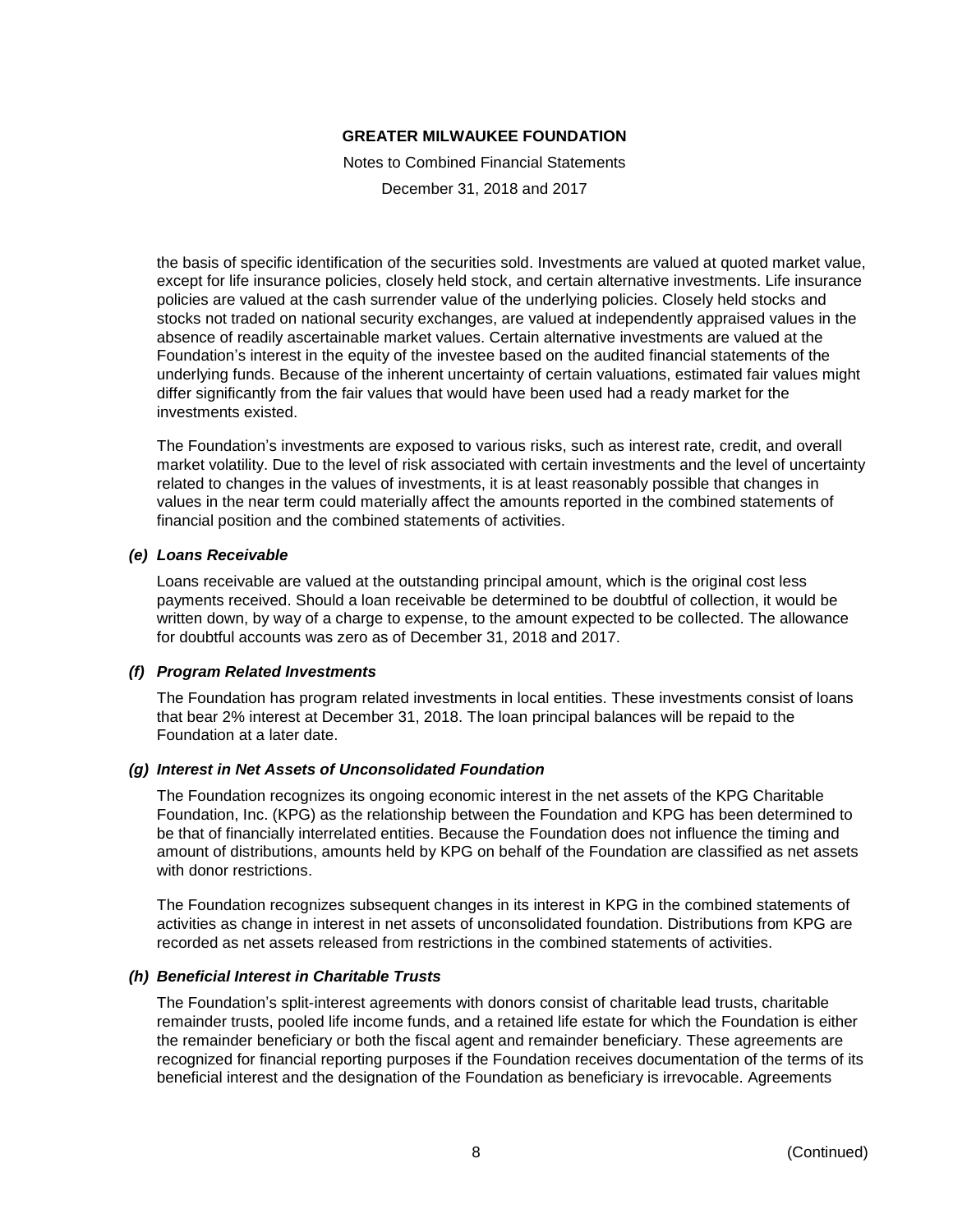Notes to Combined Financial Statements

December 31, 2018 and 2017

known to the Foundation that do not meet both conditions are not recorded in the Foundation's combined financial statements. Assets related to split-interest agreements are recorded at fair value.

The Foundation is beneficiary of various deferred gifts, including charitable remainder unitrusts, living trusts, trusts, and bequests under will. As of December 31, 2018, the Foundation was aware of numerous deferred gifts that are either revocable or include provisions allowing the principal to be invaded by income beneficiaries. The amount of future contribution revenue related to these gifts will not be recorded in the Foundation's combined financial statements until the gift becomes irrevocable and the probable amount is known.

The contributions receivable and investments related to the agreements recorded by the Foundation are restricted in nature and the net assets are classified as net assets with donor restrictions for financial reporting purposes. When mature, these balances will become net assets without donor restrictions by virtue of the donors' designation or by the variance power of the Foundation board.

#### *(i) Property, Furniture, and Equipment*

Costs of leasehold improvements, office furniture, and equipment are capitalized and depreciated using the straight-line method over the assets estimated useful life, ranging from 4 to 10 years.

# *(j) Contributions*

Contributions are recorded at fair value when received or when the Foundation is notified of an irrevocable gift. Gifts of real estate and personal property are recorded at fair value at the date of the gift.

#### *(k) Grants Payable*

The Foundation makes awards and grants based on the board of directors' approval. The minimum amount for which the Foundation is obligated is recorded as grants payable in the combined statements of financial position. Grants payable are reported at the present value of estimated future cash outflows using a discount rate that approximates the federal funds rate.

#### *(l) Charitable Distributions*

Charitable distributions are made primarily from income accounts in accordance with the stipulations of the various individual trust or fund instruments and as approved by the board of the Foundation.

The Foundation utilizes a total return spending policy that allows for a long-term investment approach in order to achieve an expected return greater than the total of the spending rate and inflation rate, which will maintain the purchasing power of the corpus. The Foundation utilized a 4.75% spending rate in 2018 and 2017 based on a 20-quarter trailing average investment balance determined on a market value basis in order to allocate investment income from component funds for grant purposes. If the traditional yield (interest and dividend income) is not sufficient to support the spending rate, income derived from the accumulated realized gains of the component funds is used. If the traditional yield exceeds the spending rate, the excess income remains invested in the component funds.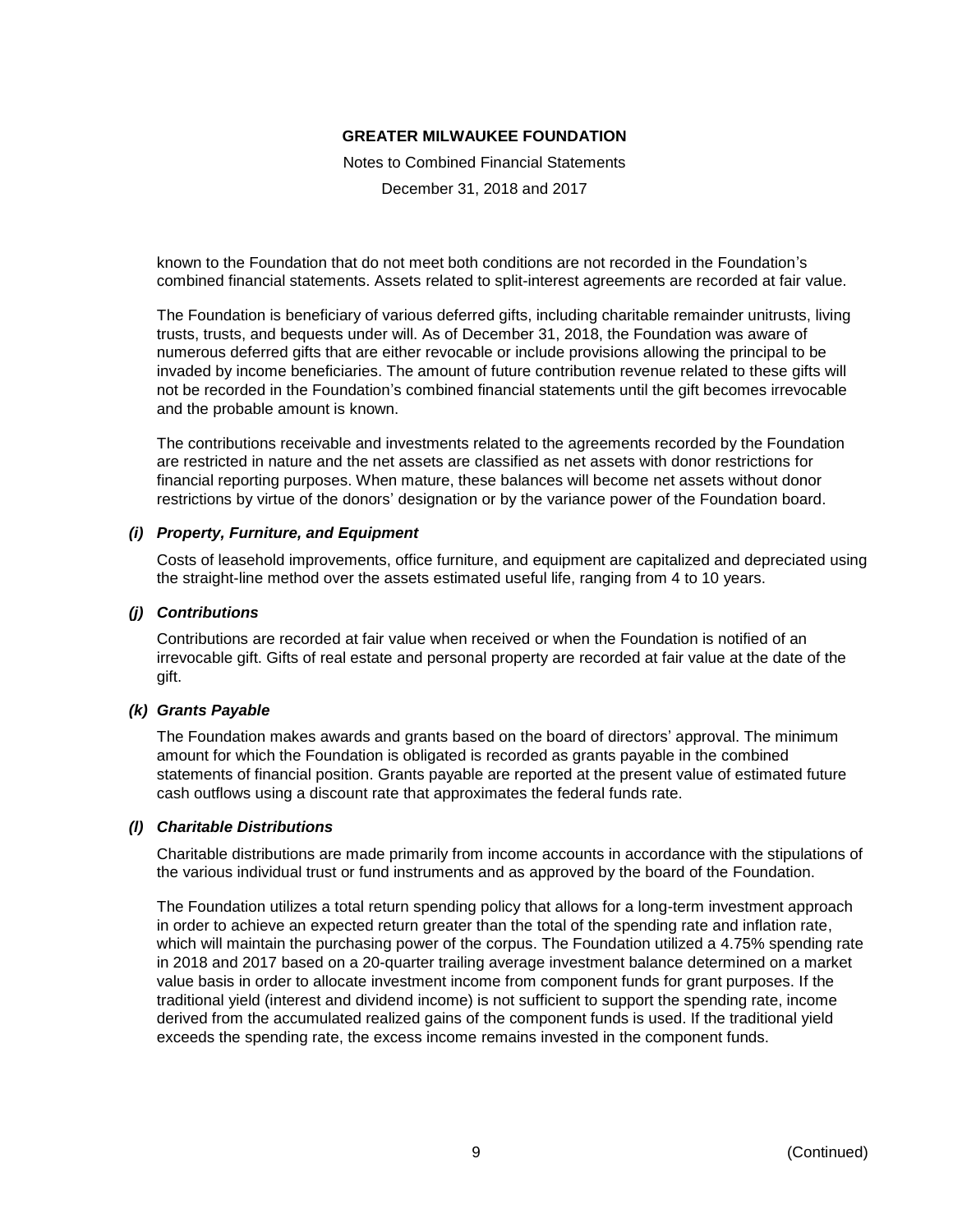Notes to Combined Financial Statements

December 31, 2018 and 2017

#### *(m) Income Taxes*

The Foundation has received a determination letter from the Internal Revenue Service recognizing it as exempt from federal income taxes under Internal Revenue Code Section 501(a) and classifying it as a public charity.

The Foundation follows the provisions of Financial Accounting Standards Board (FASB) Accounting Standards Codification (ASC) Topic 740, *Income Taxes*, which clarifies the accounting for uncertainty in income taxes recognized in a company's financial statements. ASC Topic 740 prescribes a more-likely than-not recognition threshold and measurement attribute for the financial statement recognition and measurement of a tax position taken or expected to be taken. Under ASC Topic 740, tax positions will be evaluated for recognition, derecognition, and measurement using consistent criteria and will provide more information about the uncertainty in income tax assets and liabilities. The Foundation does not have a liability recorded for unrecognized tax benefits.

# *(n) Agency Endowment Funds*

In accordance with FASB ASC Topic 958, *Not-for-Profit Entities*, the Foundation recognizes a liability when it receives a transfer of assets and the resource provider (i.e., a not-for-profit organization) specifies itself or an affiliate as the beneficiary.

The statement also requires the Foundation, when accepting cash or other financial assets from a not-for-profit organization, to recognize the fair value of those assets as a liability to the specified beneficiary (generally the same not-for-profit organization) concurrent with recognition of the assets received from the not-for-profit organization if the Foundation agrees to any of the following: (1) use of those assets on behalf of the not-for-profit organization, (2) transfer of those assets to the not-for-profit organization, (3) use of the return on those assets to benefit the not-for-profit organization, or (4) apply any of the above to an unaffiliated specified beneficiary determined by the not-for-profit organization.

When a third-party donor explicitly grants the Foundation variance power, the Foundation will continue to recognize the fair value of any assets it receives as a contribution received when the designated beneficiary is a not-for-profit organization. As more fully discussed in note 1(a), the Foundation has unilateral variance power to alter the restriction of any donation without the donor's approval. Therefore, assets received from third-party donors, even those with donor-imposed restrictions, are recognized as contributions received and net assets without donor restrictions.

# *(o) New Accounting Pronouncements*

The Foundation adopted ASC 958, *Not-for-Profit Entities*, effective January 1, 2018 with retroactive application. ASC 958 changed the way a not-for-profit entity classifies and presents net assets on the face of the financial statements and presents information in the financial statements and notes about the entity's liquidity, financial performance, and cash flows. The amendment changed the way the Foundation reports classes of net assets, from the previously required classes, where net assets without donor restrictions of \$790,631,407 as of December 31, 2017 were previously reported as unrestricted net assets and net assets with donor restrictions of \$48,181,139 as of December 31, 2017 were previously reported as temporarily restricted net assets. The standard also requires additional disclosure related to liquidity which is included in footnote 2.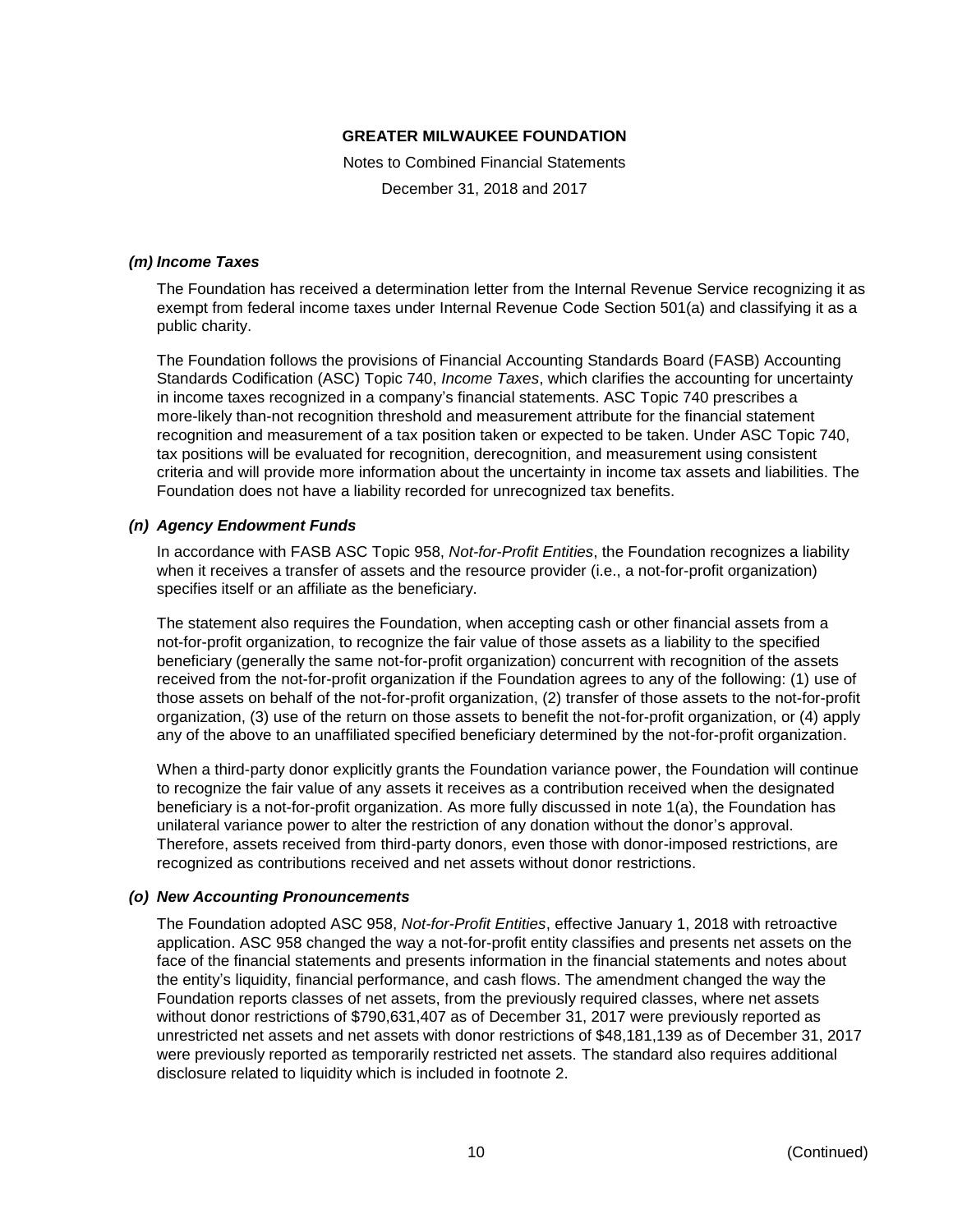Notes to Combined Financial Statements

December 31, 2018 and 2017

In May 2014, the FASB issued Accounting Standards Update (ASU) 2014-09, *Revenue from contracts with Customers* (Topic 606), which outlines a single comprehensive model for recognizing revenue and supersedes most existing revenue recognition guidance, including guidance specific to the not-for-profit industry. ASU 2014-09 requires an entity to recognize revenue to depict the transfer of promised goods or services to customers in an amount that reflects consideration to which the entity expects to be entitled in exchange for those goods or services. This ASU provides entities the option of applying a full or modified retrospective approach upon adoption. The adoption of the new standard will be effective for the Foundation for the year ending December 31, 2019. The Foundation estimates that the impact of this standard will be immaterial to the combined financial statements.

In February 2016, the FASB issued ASU 2016-02, *Leases*, (Topic 842), which supersedes FASB ASC Topic 840, *Leases*, and requires lessees to recognize most leases on-balance sheet via a right-of-use asset and lease liability, and additional qualitative and quantitative disclosures. Leases will be classified as either finance or operating leases, which will impact the expense recognition of such leases over the lease term. The ASU also modifies the lease classification criteria for lessors and eliminates some of the real estate leasing guidance previously applied for certain leasing transactions. The adoption of this ASU will be effective for the Foundation for the year ending December 31, 2020 and mandates a modified transition method. The Foundation estimates that the impact of this standard will be immaterial to the combined financial statements overall.

#### **(2) Liquidity and Availability**

Financial assets available for grants and general expenditures within one year of the financial statements comprised the following as of December 31:

|                                  | 2018        |
|----------------------------------|-------------|
| Cash and cash equivalents        | 31,708,886  |
| Liquid investments               | 563,378,657 |
| Accounts and interest receivable | 432.415     |
| Total                            | 595,519,958 |

The Foundation's core operations are funded primarily through asset-based administrative fees on the charitable funds under management, calculated as a percentage of market value. The board of directors has established reserves designed to support operations during periods of market volatility, when administrative fees collected may fall short of budgeted expectations. Reserves of \$9,587,915 at December 31, 2018 are included in the amounts above and are invested in money market accounts, short term investments and the Foundation's diversified investment pools.

Assets above include component funds subject to donor recommendations as of December 31, 2018 which are available for grants and general expenditure by virtue of the variance power of the Foundation Board. As described in note 1, certain component funds including undesignated, field of interest, and donor designated funds are subject to a board approved spending policy of 4.75%. The spendable amount of \$20,960,283 for the year ended December 31, 2018 was made available for grant making from these component funds during the year.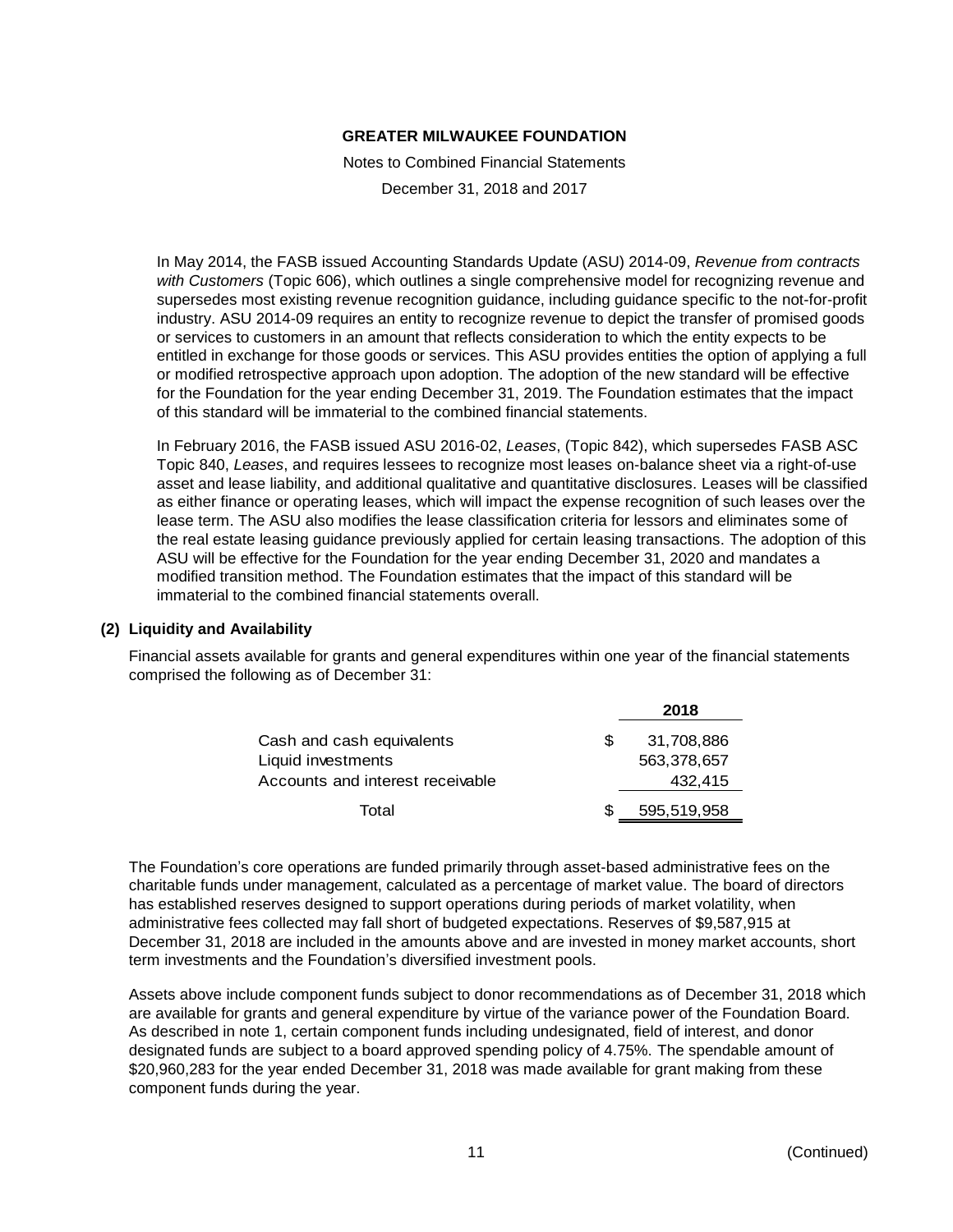Notes to Combined Financial Statements

December 31, 2018 and 2017

As part of the Foundation's liquidity management, it has a policy to structure its financial assets to become available as needed for grants, general expenditures, liabilities and other obligations. The Foundation invests cash in excess of daily requirements in money markets and other short-term investments.

# **(3) Investments**

The fair value of investments as of December 31, 2018 and 2017 is summarized as follows:

| Investment                             | 2018              | 2017        |
|----------------------------------------|-------------------|-------------|
| U.S. government obligations            | \$<br>11,732,854  | 14,344,176  |
| U.S. Treasury                          | 9,660,594         | 8,723,758   |
| Government obligation mutual funds     | 79,638            | 72,414      |
| Corporate bonds                        | 18,425,042        | 14,658,418  |
| Other asset-backed securities          | 3,076,304         | 3,571,833   |
| Bond mutual funds                      | 143,459,997       | 127,460,227 |
| Equity mutual funds                    | 317,084,793       | 367,929,886 |
| Commingled securities                  | 125,395,074       | 132,770,922 |
| Common and preferred stock             | 62,577,463        | 76,806,051  |
| Cash surrender value of life insurance | 2,959,277         | 2,922,998   |
| Equity hedge funds                     | 28,753,314        | 29,288,909  |
| Private equities                       | 25,946,244        | 21,223,964  |
| Other high-yield bonds                 | 24,824,647        | 25,499,898  |
| Private real assets                    | 8,333,067         | 4,418,351   |
| Total investments                      | \$<br>782,308,308 | 829,691,805 |

Unrealized net gains (losses) reported in the Foundation's combined statements of activities in 2018 and 2017 were \$(91,328,953) and \$84,572,210, respectively. Realized and unrealized net gains (losses) on agency endowment funds were \$(2,603,566) and \$6,665,117 in 2018 and 2017, respectively (note 5).

# **(4) Grants**

Grants approved for charitable purposes and, therefore, recognized in the combined statements of activities during 2018 and 2017 are as follows:

|                             | 2018        | 2017         |
|-----------------------------|-------------|--------------|
| Total approved grants       | 85.191.594  | 103,781,933  |
| Interfund grants            | (6,990,523) | (9,893,339)  |
| Returned or canceled grants | (506, 551)  | (493, 542)   |
| Adjustment to present value | 120,085     | (243, 153)   |
|                             | 77,814,605  | 93, 151, 899 |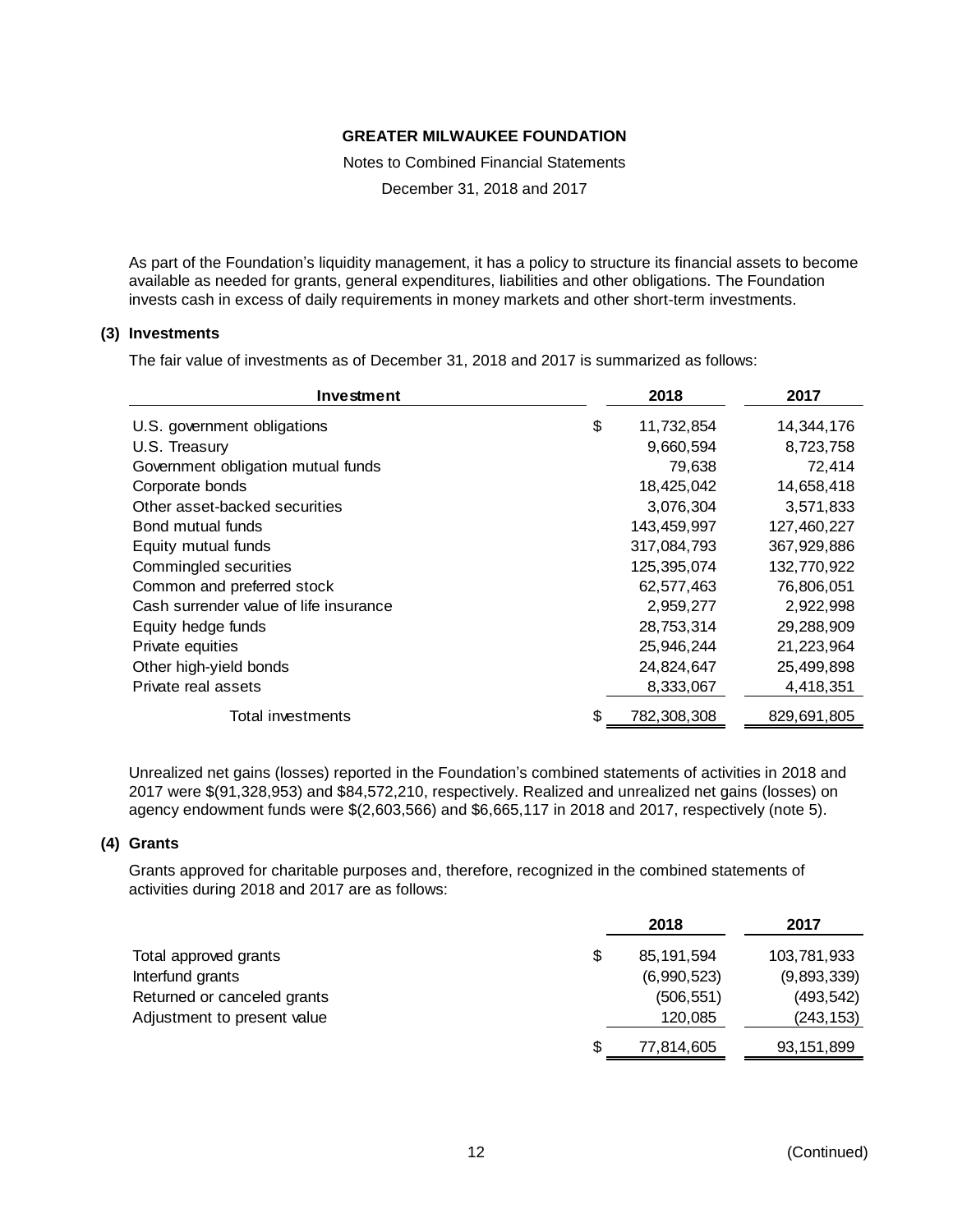Notes to Combined Financial Statements December 31, 2018 and 2017

Grants payable at December 31, 2018 are scheduled for payment as follows:

| Year of payment | Amount           |
|-----------------|------------------|
| 2019            | \$<br>14,451,678 |
| 2020            | 2,814,744        |
| 2021            | 1,086,021        |
| 2022            | 714,557          |
| Thereafter      | 437,966          |
|                 | \$<br>19,504,966 |

# **(5) Functional Classification of Expenses**

Total expenses of the Foundation during 2018 and 2017 are classified by function as follows:

|                                 |     | 2018                                     |                                  |                                             |            |
|---------------------------------|-----|------------------------------------------|----------------------------------|---------------------------------------------|------------|
|                                 |     | <b>Grants and</b><br>program<br>services | <b>Management</b><br>and general | <b>Development</b><br>and donor<br>services | Total      |
| Grants                          | \$  | 77,814,605                               |                                  |                                             | 77,814,605 |
| Program-related expenses        |     | 2,355,261                                | 7.199                            | 70,599                                      | 2,433,059  |
| Custodial and investment        |     |                                          |                                  |                                             |            |
| management fees                 |     |                                          | 1,638,532                        | 649                                         | 1,639,181  |
| Administrative expenses         |     | 2,136,856                                | 3,000,291                        | 1,785,001                                   | 6,922,148  |
| Total approved<br>distributions |     |                                          |                                  |                                             |            |
| and expenses                    | \$. | 82,306,722                               | 4,646,022                        | 1,856,249                                   | 88,808,993 |

|                          | 2017                         |                   |                                 |             |
|--------------------------|------------------------------|-------------------|---------------------------------|-------------|
|                          | <b>Grants and</b><br>program | <b>Management</b> | <b>Development</b><br>and donor |             |
|                          | services                     | and general       | services                        | Total       |
| Grants                   | \$<br>93,151,899             |                   |                                 | 93,151,899  |
| Program-related expenses | 2,385,776                    | 16,430            | 43,772                          | 2,445,978   |
| Custodial and investment |                              |                   |                                 |             |
| management fees          |                              | 1,554,859         | 423                             | 1,555,282   |
| Administrative expenses  | 2,202,596                    | 2,654,038         | 1,771,717                       | 6,628,351   |
| Total approved           |                              |                   |                                 |             |
| distributions            |                              |                   |                                 |             |
| and expenses \$          | 97,740,271                   | 4,225,327         | 1,815,912                       | 103,781,510 |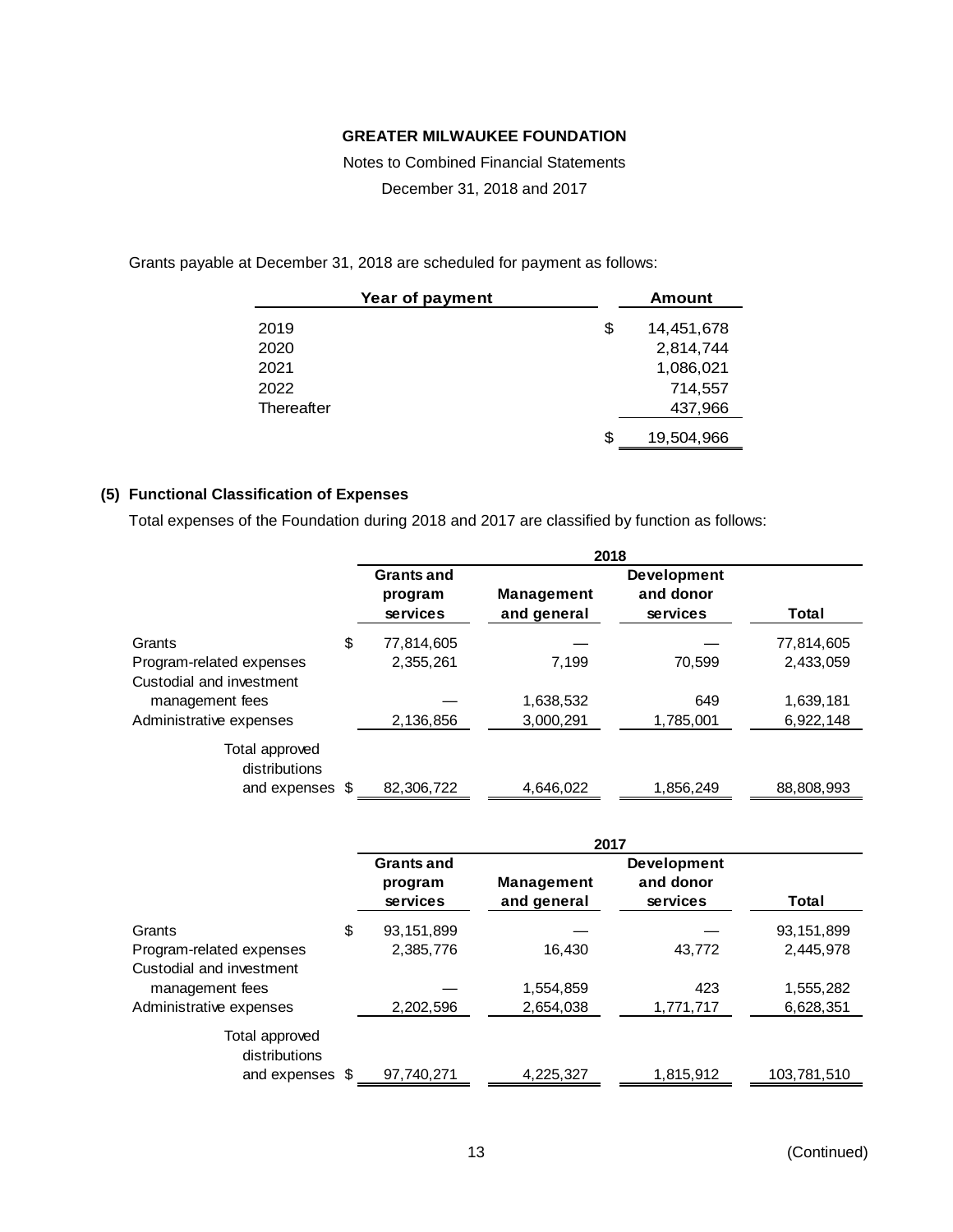Notes to Combined Financial Statements

December 31, 2018 and 2017

The administrative expenses of the Foundation are funded through a proportionate assessment on the market value of the individual funds, contributions, fees for services, and internal grants specifically designated for administrative purposes. Administrative expenses are charged to the different functions based on allocations on the basis of estimates of time and effort or direct charges to the function. Administrative expenses in 2018 and 2017 are summarized as follows:

|                                                            |    | 2018      | 2017      |
|------------------------------------------------------------|----|-----------|-----------|
| Administrative expenses:                                   |    |           |           |
| Personnel                                                  | \$ | 4,649,824 | 4,406,345 |
| Occupancy                                                  |    | 452,423   | 447,919   |
| Office furniture and equipment                             |    | 109,497   | 100,959   |
| Other expenses                                             |    | 1,722,751 | 1,689,475 |
|                                                            |    | 6,934,495 | 6,644,698 |
| Less reimbursement for services and fees provided to other |    |           |           |
| organizations                                              |    | (12, 347) | (16,347)  |
| Administrative expenses, net                               | S  | 6,922,148 | 6,628,351 |

#### **(6) Agency Endowment Funds**

Agency endowment funds are assets received from nonprofit organizations that designate themselves as beneficiaries. Accordingly, agency endowment funds are reported as liabilities rather than as net assets without donor restrictions of the Foundation. The liability balances and activities related to agency endowment funds are summarized as follows:

|                                                         | 2018             | 2017          |
|---------------------------------------------------------|------------------|---------------|
| Liability for agency endowment funds, beginning of year | \$<br>50,689,890 | 40,782,872    |
| Change in commitments outstanding for distribution      | (100,000)        | (109, 550)    |
| Receipts                                                | 2,226,466        | 5,542,392     |
| Investment income                                       | 522,159          | 431,990       |
| Realized and unrealized net gains on investments        | (2,603,566)      | 6,665,117     |
| <b>Distributions</b>                                    | (2,599,611)      | (2, 121, 966) |
| Custodial and investment management fees                | (148, 859)       | (129, 640)    |
| Administrative expense allocations                      | (449, 529)       | (371, 325)    |
| Liability for agency endowment funds, end of year       | \$<br>47,536,950 | 50,689,890    |

#### **(7) Related-Party Transactions**

It is the policy of the Foundation that all board members and staff personnel avoid any conflict between their own individual interests and the interests of the Foundation. The Foundation has a conflict of interest policy whereby board members must advise the board of any direct or indirect interest in any transaction or relationship with the Foundation and abstain from voting for the approval or denial of any grants or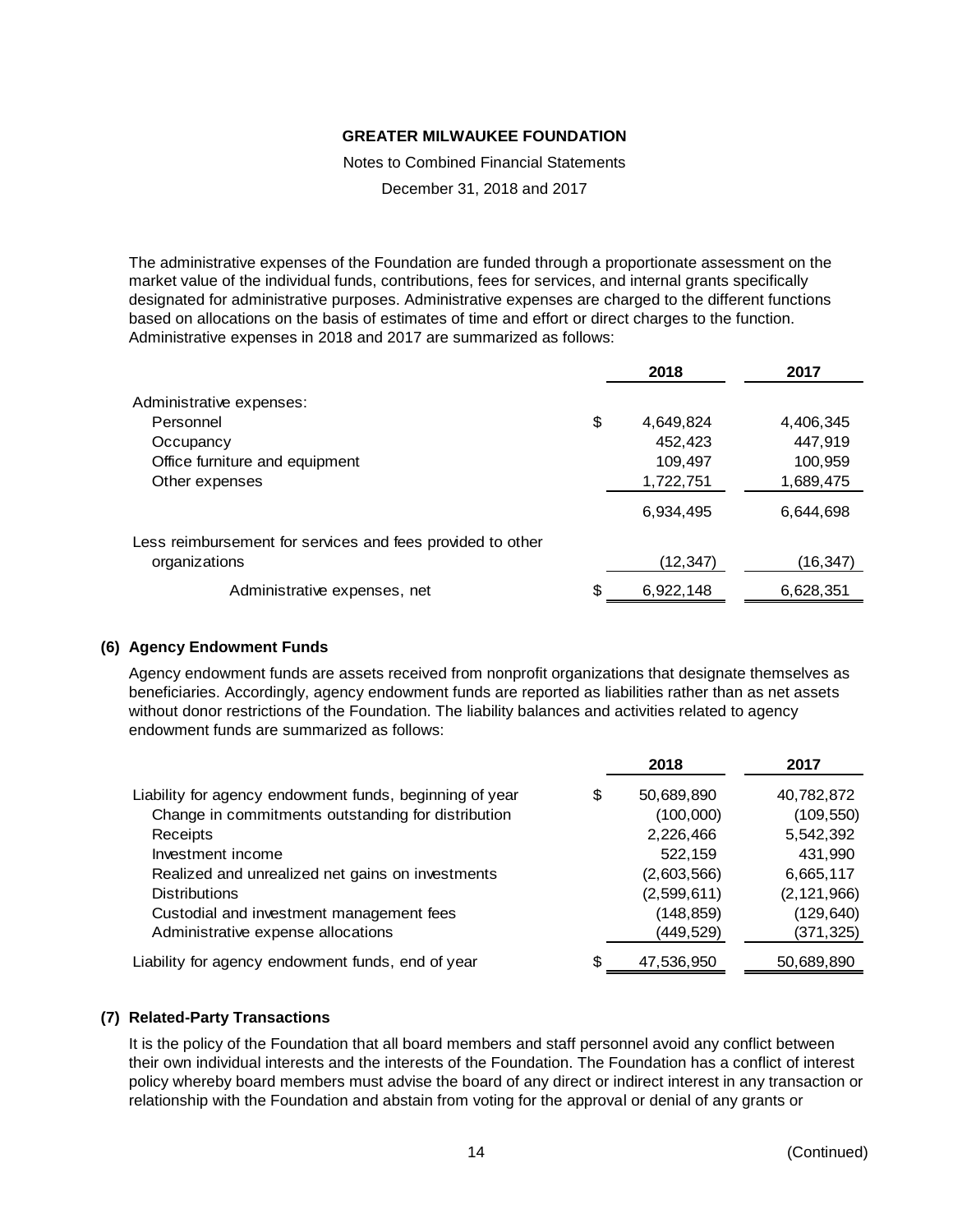Notes to Combined Financial Statements

December 31, 2018 and 2017

expenditures that affect their individual, professional, or business interests. During the years ended December 31, 2018 and 2017, the Foundation awarded discretionary grants over \$50,000 totaling \$576,500 and \$1,030,000, respectively, to related-party organizations.

#### **(8) Employee Benefit Plan**

The Foundation sponsors a defined-contribution plan covering substantially all foundation employees who have completed one year and 1,000 hours of service. The Foundation contributed 5% of eligible employee compensation in the years 2018 and 2017. Employees are allowed to contribute to the plan and the Foundation contributed up to an additional 3% match of eligible employee compensation in 2018. Participants are 100% vested in the employer and employee contributions after five years of service. The Foundation's expense related to this plan was \$286,509 and \$275,762 in 2018 and 2017, respectively.

#### **(9) Commitment and Contingency**

The Foundation leases office space under an operating lease that expires on June 30, 2020. Future minimum lease payments due under this, not including utility adjustments, are as follows:

| Year: |               |
|-------|---------------|
| 2019  | \$<br>393,254 |
| 2020  | 198,392       |
|       | \$<br>591,646 |

Total rent expense, including utility adjustments, was \$401,225 and \$394,488 in 2018 and 2017, respectively.

#### **(10) Fair Value of Financial Instruments**

FASB ASC Topic 820, *Fair Value Measurement* (ASC Topic 820), establishes a fair value hierarchy that prioritizes the inputs to valuation techniques used to measure fair value. The hierarchy gives the highest priority to unadjusted quoted prices in active markets for identical assets or liabilities (Level 1 measurements) and the lowest priority to measurements involving significant unobservable inputs (Level 3 measurements). The three levels of the fair value hierarchy are as follows:

- Level 1 inputs are quoted prices (unadjusted) that are observable in active markets for identical assets or liabilities that the Foundation has the ability to access at the measurement date.
- Level 2 inputs are inputs, other than quoted prices included within Level 1, such as quoted prices for similar assets or liabilities or quoted prices in markets that are not active, that are observable for the asset or liability, either directly or indirectly.
- Level 3 inputs are unobservable inputs, where there is little or no market data, requiring the Foundation to develop its own assumptions of fair value for the asset or liability.

The level in the fair value hierarchy within which a fair value measurement in its entirety falls is based on the lowest-level input that is significant to the fair value measurement in its entirety.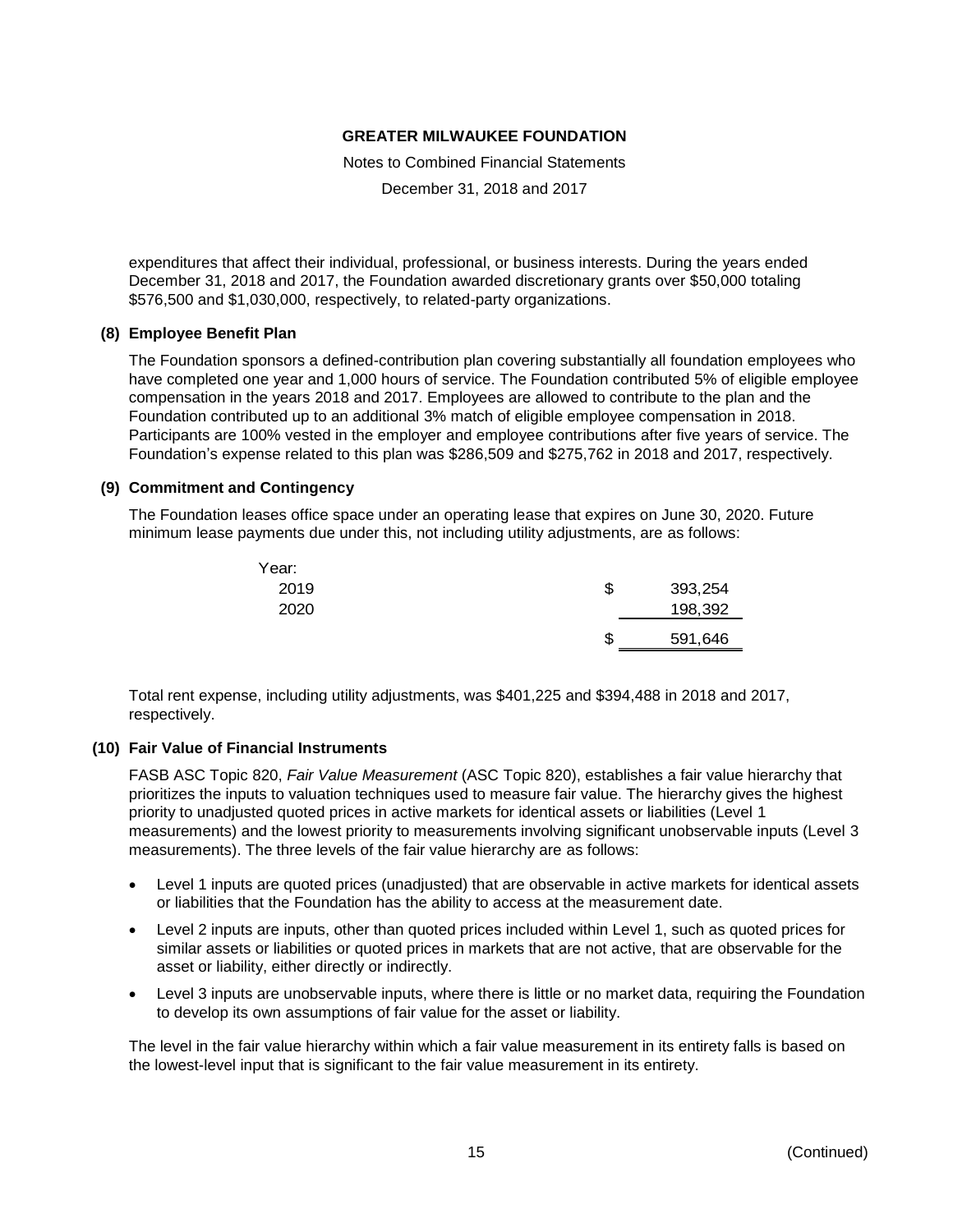Notes to Combined Financial Statements

December 31, 2018 and 2017

The following discussion describes the valuation methodologies used for financial assets and liabilities measured at fair value. The techniques utilized in estimating the fair values are affected by the assumptions used.

*Cash and cash equivalents, accounts receivable, prepaid expenses, accrued income, accounts payable, and accrued liabilities*: The carrying amount reported in the combined statements of financial position for these assets and liabilities approximates the fair value and are short term in duration.

*Investments*: The fair values of investments are based on valuations provided by external investment managers and the custodian financial institutions. Valuations of investments in Level 1, which include U.S. government obligations, U.S. Treasury, government obligation mutual funds, corporate bonds, other asset-backed securities, certain bond and equity mutual funds, other high-yield bonds, common and preferred stock, and cash surrender value of life insurance are provided by the custodian financial institutions based on observable market quotation prices. Valuations of investments in certain bond and equity mutual funds and commingled bond funds, which have been determined to have a readily determinable fair value based on observable market quotation prices have been included in Level 1. Valuations of investments in certain bond and equity mutual funds and commingled bond funds are provided by the custodian financial institutions based on observable inputs other than quoted prices, such as pricing services or indices.

The Foundation applies the measurement provisions of ASC Topic 820 related to certain investments in funds that do not have readily determinable fair values, including commingled U.S. equities, private equity, hedge funds, certain other high-yield bonds, and private real assets. ASC Topic 820 allows the Foundation to estimate the fair value of an investment using the net asset value (NAV) per share of the investment as a practical expedient, if that NAV per share is determined in accordance with ASC Topic 946, *Financial Services – Investment Companies.* Investments measured at NAV with a fair value of \$218,929,651 and \$231,444,865 as of December 31, 2018 and 2017, respectively, were estimated using the NAV per share provided by external investment managers. Changes in market conditions and the economic environment may impact the NAV of the funds and, consequently, the fair value of the Foundation's interest in the funds.

The investment strategy of the commingled bond funds is to achieve favorable income-oriented returns from diversified portfolios of domestic and foreign investment grade or below investment grade public and private issue debt and debt-like securities. The investment strategy of the commingled equity funds is to seek investment results that achieve or exceed major market indices. Derivative instruments may be used in these funds in an attempt to hedge existing long and short positions in order to maximize returns and minimize risk.

The primary investment objectives for the other equity securities are to achieve a higher-than-average rate of return relative to the level of risk assumed, by pursuing trading strategies that are based primarily upon convertible hedging (based on equities, bonds, and related derivative instruments); directional, relative value, and event-driven hedging; long/short debt and equity trading; and among others, risk arbitrage.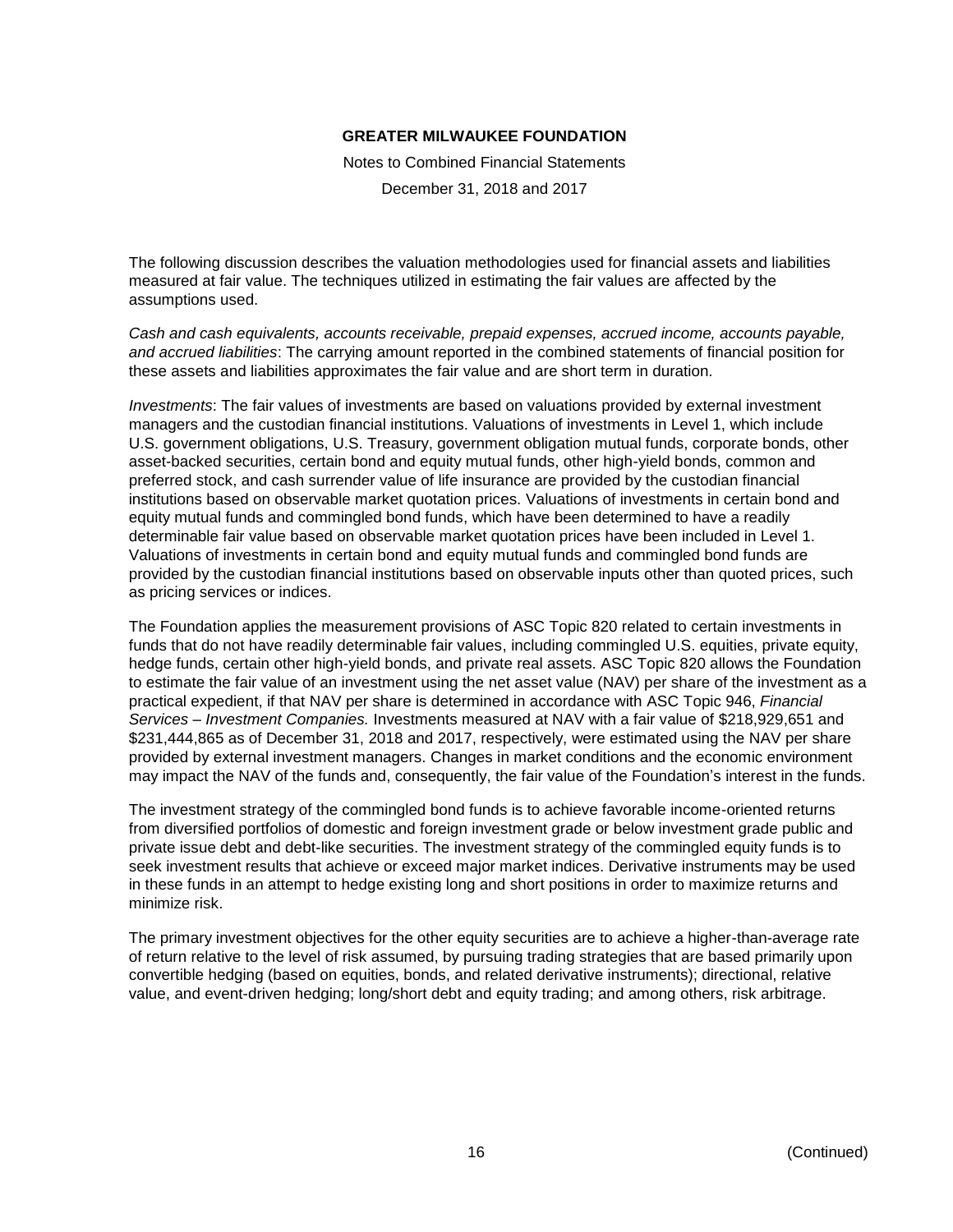Notes to Combined Financial Statements

December 31, 2018 and 2017

The following tables present the balance of assets measured at fair value on a recurring basis as of December 31, 2018 and 2017:

|                                                 |                  | December 31, 2018  | Redemption               | Days           |                |               |
|-------------------------------------------------|------------------|--------------------|--------------------------|----------------|----------------|---------------|
|                                                 | Level 1          | Level <sub>2</sub> | Level 3                  | Total          | frequency      | notice        |
| Cash and cash equivalents                       | \$<br>31,708,886 |                    |                          | 31,708,886     | n/a            | n/a           |
| Traditional investments:                        |                  |                    |                          |                |                |               |
| U.S. government obligations                     | 11,732,854       |                    |                          | 11,732,854     | Daily          | 3 Days        |
| U.S. Treasury                                   | 9,660,594        |                    | —                        | 9,660,594      | Daily          | 3 Days        |
| Government obligation mutual funds              | 79,638           |                    |                          | 79,638         | Daily          | 3 Days        |
| Corporate bonds                                 | 18,425,042       |                    | $=$                      | 18,425,042     | Daily          | 3 Days        |
| Other asset-backed securities                   | 3,076,304        |                    | —                        | 3,076,304      | Daily          | 3 Days        |
| Bond mutual funds                               | 127,992,791      |                    | —                        | 127,992,791    | Daily          | $1-10$ Days   |
| Commingled bond funds                           | 31,988,828       |                    | —                        | 31,988,828     | Daily          | 1-10 Days     |
| Other high-yield bonds (e)                      | 11,271,358       |                    | —                        | 11,271,358     | Daily          | 3 Days        |
| Equity mutual funds                             | 283,614,508      |                    | $\overline{\phantom{0}}$ | 283,614,508    | Daily, monthly | 1-30 Days     |
| Common and preferred stock                      | 62,577,463       |                    |                          | 62,577,463     | Daily          | 3 Days        |
| Cash surrender value of life insurance          | 2,959,277        |                    |                          | 2,959,277      | n/a            | n/a           |
| Subtotal traditional investments \$ 563,378,657 |                  |                    |                          | 563,378,657    |                |               |
| Investments measured at NAV:                    |                  |                    |                          |                |                |               |
| Bond mutual funds                               |                  |                    |                          | 15,467,206     | Daily, monthly | $1-10$ Days   |
| Equity mutual funds                             |                  |                    |                          | 33,470,285     | Daily, monthly | $1 - 30$ Days |
| Commingled funds:                               |                  |                    |                          |                |                |               |
| Commingled bond funds (a)                       |                  |                    |                          | 12,135,622     | Monthly        | 1-10 Days     |
|                                                 |                  |                    |                          |                | Quarterly,     |               |
|                                                 |                  |                    |                          |                | Redemption     | 60 Days       |
|                                                 |                  |                    |                          |                | dates:         | 6             |
| Commingled U.S. equities (b)                    |                  |                    |                          | 81,270,624     | 12/31/2019     | <b>Months</b> |
| Alternative investments:                        |                  |                    |                          |                |                |               |
|                                                 |                  |                    |                          |                | Quarterly,     |               |
|                                                 |                  |                    |                          |                | Semiannually   |               |
|                                                 |                  |                    |                          |                | Redemption     |               |
|                                                 |                  |                    |                          |                | dates:         | $45 - 95$     |
| Long/short equity hedge funds (c)               |                  |                    |                          | 28,753,314     | 12/31/2019     | Days          |
| Private equity (d)                              |                  |                    |                          | 25,946,244     | No liquidity   | n/a           |
| Other high-yield bonds (e)                      |                  |                    |                          | 13,553,289     | Monthly        | 45 Days       |
| Private real assets (f)                         |                  |                    |                          | 8,333,067      | No liquidity   | n/a           |
| Subtotal investments                            |                  |                    |                          |                |                |               |
| measured at NAV                                 |                  |                    |                          | 218,929,651    |                |               |
| Total investments                               |                  |                    |                          | 782,308,308    |                |               |
| Interest in net assets of unconsolidated        |                  |                    |                          |                |                |               |
| foundation                                      | \$               |                    | 4,021,762                | 4,021,762      |                |               |
| Beneficial interest in charitable trusts        |                  |                    | 3,758,931                | 3,758,931      |                |               |
| Total assets                                    |                  |                    |                          | \$ 821,797,887 |                |               |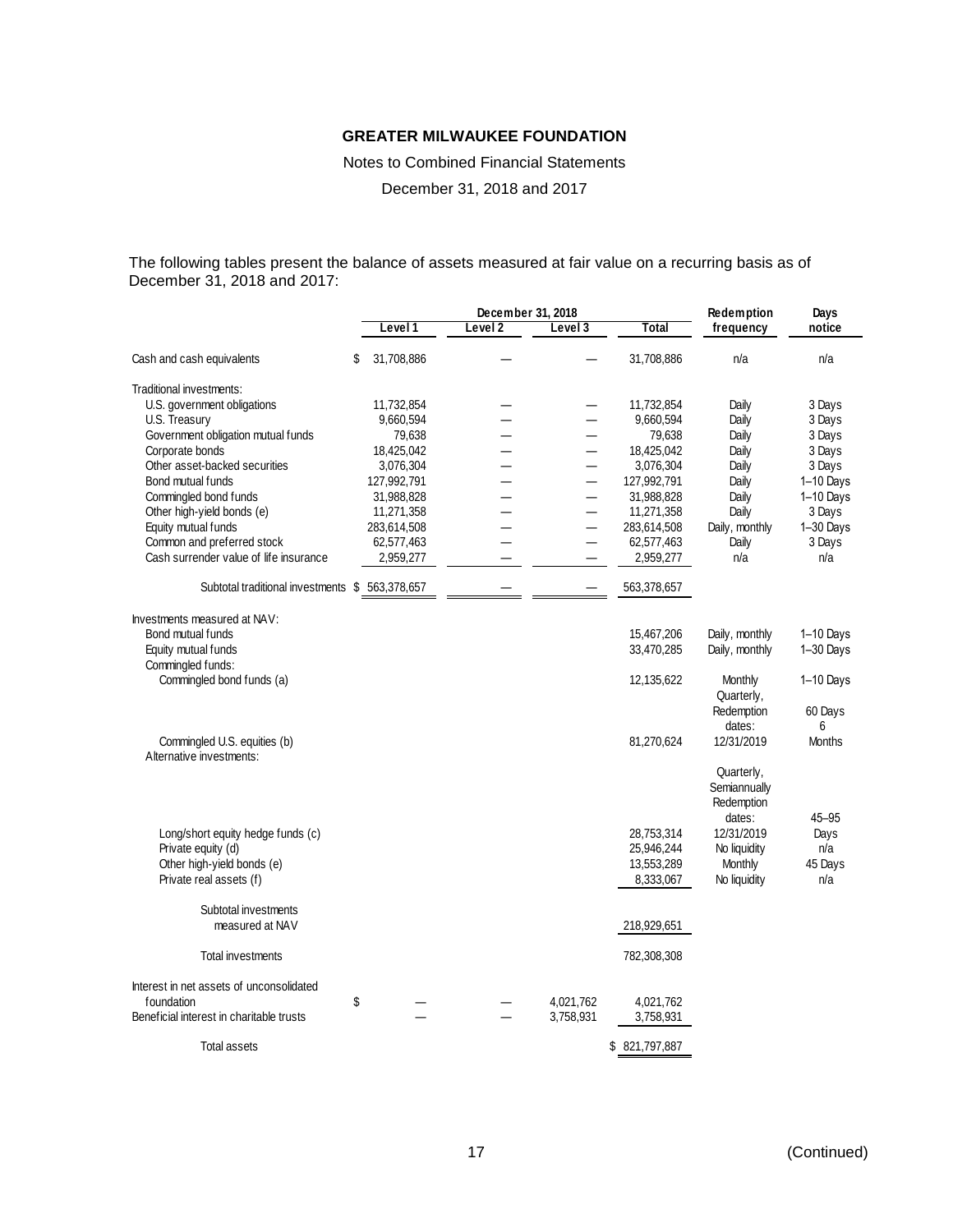## Notes to Combined Financial Statements

December 31, 2018 and 2017

|                                                                                                    |    | December 31, 2017 |         |  |                          | Redemption              | Days                                                     |                                           |
|----------------------------------------------------------------------------------------------------|----|-------------------|---------|--|--------------------------|-------------------------|----------------------------------------------------------|-------------------------------------------|
|                                                                                                    |    | Level 1           | Level 2 |  | Level 3                  | Total                   | frequency                                                | notice                                    |
| Cash and cash equivalents                                                                          | S  | 40,994,929        |         |  |                          | 40,994,929              | n/a                                                      | n/a                                       |
| Traditional investments:                                                                           |    |                   |         |  |                          |                         |                                                          |                                           |
| U.S. government obligations                                                                        |    | 14,344,176        |         |  |                          | 14,344,176              | Daily                                                    | 3 Days                                    |
| U.S. Treasury                                                                                      |    | 8,723,758         |         |  |                          | 8,723,758               | Daily                                                    | 3 Days                                    |
| Government obligation mutual funds                                                                 |    | 72,414            |         |  |                          | 72,414                  | Daily                                                    | 3 Days                                    |
| Corporate bonds                                                                                    |    | 14,658,418        |         |  |                          | 14,658,418              | Daily                                                    | 3 Days                                    |
| Other asset-backed securities                                                                      |    | 3,571,833         |         |  |                          | 3,571,833               | Daily                                                    | 3 Days                                    |
| Bond mutual funds                                                                                  |    | 111,825,828       |         |  | $\overline{\phantom{0}}$ | 111,825,828             | Daily                                                    | $1-10$ Days                               |
| Commingled bond funds                                                                              |    | 30,744,609        |         |  |                          | 30,744,609              | Daily                                                    | 1-10 Days                                 |
| Other high-yield bonds (e)                                                                         |    | 11,821,227        |         |  |                          | 11,821,227              | Daily                                                    | 3 Days                                    |
| Equity mutual funds                                                                                |    | 322,755,628       |         |  |                          | 322,755,628             | Daily, Monthly                                           | 1-30 Days                                 |
| Common and preferred stock                                                                         |    | 76,806,051        |         |  | —                        | 76,806,051              | Daily                                                    | 3 Days                                    |
| Cash surrender value of life insurance                                                             |    | 2,922,998         |         |  |                          | 2,922,998               | n/a                                                      | n/a                                       |
| Subtotal traditional                                                                               |    |                   |         |  |                          |                         |                                                          |                                           |
| investments                                                                                        |    | \$598,246,940     |         |  |                          | 598,246,940             |                                                          |                                           |
| Investments measured at NAV:                                                                       |    |                   |         |  |                          |                         |                                                          |                                           |
| Bond mutual funds                                                                                  |    |                   |         |  |                          | 15,634,399              | Monthly                                                  | 1-10 Days                                 |
| Equity mutual funds                                                                                |    |                   |         |  |                          | 45,174,258              | Monthly                                                  | 1-30 Days                                 |
| Commingled funds:                                                                                  |    |                   |         |  |                          |                         |                                                          |                                           |
| Commingled bond funds (a)                                                                          |    |                   |         |  |                          | 13,989,455              | Monthly<br>Redemption on or after:<br>06/30/18, 12/31/18 | $1-10$ Days<br>60 Days-6<br><b>Months</b> |
| Commingled U.S. equities (b)<br>Alternative investments:                                           |    |                   |         |  |                          | 88,036,858              | 12/31/19                                                 |                                           |
| Long/short equity hedge funds (c)                                                                  |    |                   |         |  |                          | 29,288,909              | Quarterly,<br>Semiannually                               | 45-95 Days                                |
| Private equity (d)                                                                                 |    |                   |         |  |                          | 21,223,964              | No liquidity                                             | n/a                                       |
| Other high-yield bonds (e)                                                                         |    |                   |         |  |                          | 13,678,671              | Monthly                                                  | 45 Days                                   |
| Private real assets (f)                                                                            |    |                   |         |  |                          | 4,418,351               | No liquidity                                             | n/a                                       |
| Subtotal investments<br>measured at NAV                                                            |    |                   |         |  |                          | 231,444,865             |                                                          |                                           |
| Total investments                                                                                  |    |                   |         |  |                          | 829,691,805             |                                                          |                                           |
|                                                                                                    |    |                   |         |  |                          |                         |                                                          |                                           |
| Interest in net assets of unconsolidated<br>foundation<br>Beneficial interest in charitable trusts | \$ |                   |         |  | 40,891,050<br>4,304,825  | 40,891,050<br>4,304,825 |                                                          |                                           |
| Total assets                                                                                       |    |                   |         |  |                          | \$915,882,609           |                                                          |                                           |

- (a) This class primarily invests in a diversified portfolio of intermediate and long-term debt instruments, such as notes and bonds issued by the U.S. Treasury; mortgage-backed securities issued by Fannie Mae, Freddie Mac, and Ginnie Mae; corporate debt issued by both U.S. and foreign issuers; and commercial mortgage-backed securities.
- (b) This class includes investments in collective investment trusts, limited liability companies, and limited partnerships that invest primarily in U.S. equity securities.